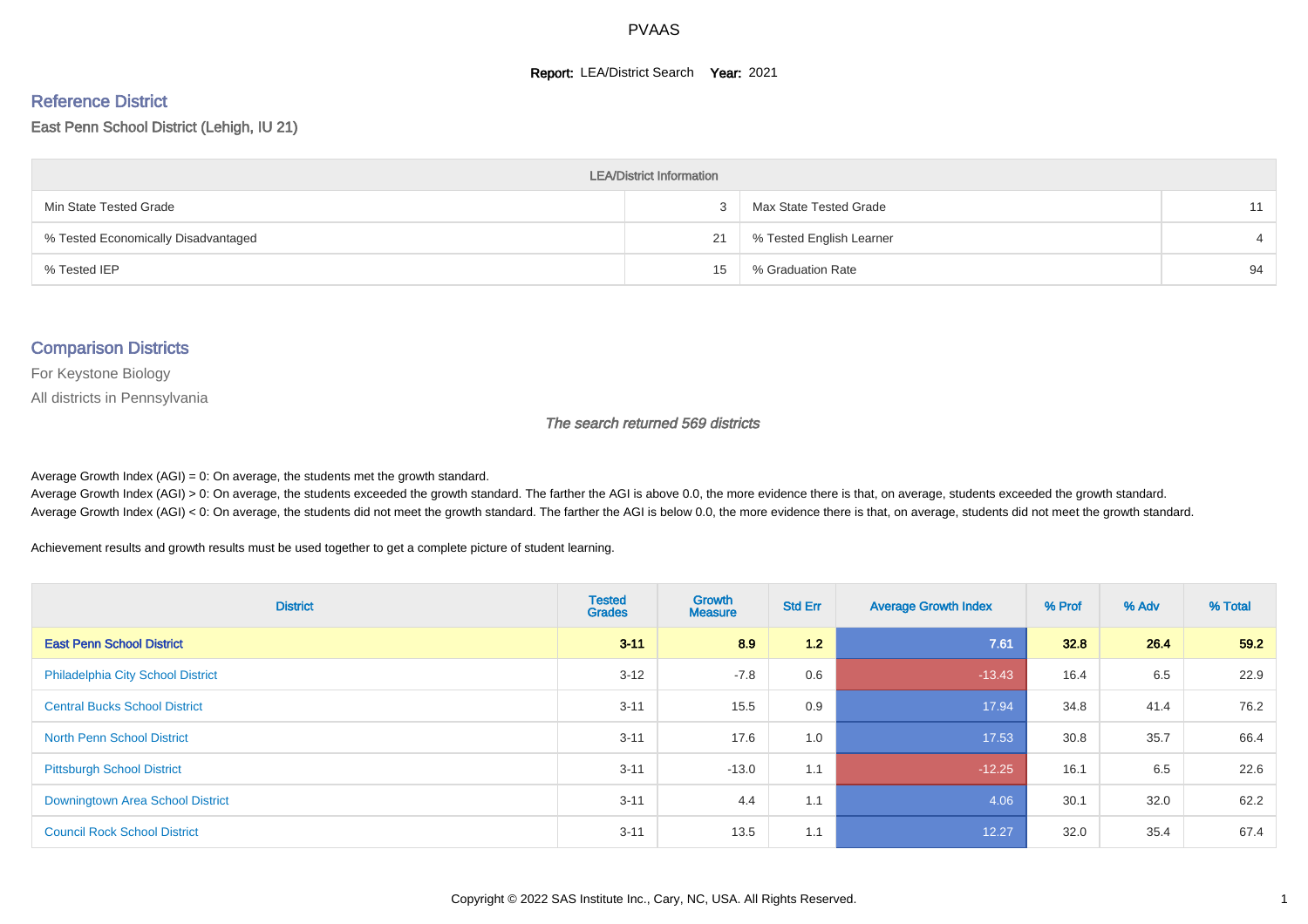| <b>District</b>                           | <b>Tested</b><br><b>Grades</b> | <b>Growth</b><br><b>Measure</b> | <b>Std Err</b> | <b>Average Growth Index</b> | % Prof | % Adv | % Total |
|-------------------------------------------|--------------------------------|---------------------------------|----------------|-----------------------------|--------|-------|---------|
| <b>East Penn School District</b>          | $3 - 11$                       | 8.9                             | $1.2$          | 7.61                        | 32.8   | 26.4  | 59.2    |
| <b>Bethlehem Area School District</b>     | $3 - 11$                       | $-4.5$                          | 1.1            | $-3.91$                     | 20.4   | 11.3  | 31.7    |
| <b>Parkland School District</b>           | $3 - 11$                       | $-3.7$                          | 1.2            | $-3.17$                     | 31.4   | 30.6  | 62.0    |
| <b>West Chester Area School District</b>  | $3 - 11$                       | $-2.1$                          | 1.2            | $-1.83$                     | 36.4   | 23.2  | 59.6    |
| <b>Reading School District</b>            | $3 - 11$                       | 4.3                             | 1.2            | 3.71                        | 16.8   | 6.0   | 22.8    |
| <b>East Penn School District</b>          | $3 - 11$                       | 8.9                             | $1.2$          | 7.61                        | 32.8   | 26.4  | 59.2    |
| <b>Cumberland Valley School District</b>  | $3 - 12$                       | 18.6                            | 1.2            | 15.79                       | 31.3   | 39.2  | 70.5    |
| <b>Spring-Ford Area School District</b>   | $3 - 11$                       | 16.6                            | 1.2            | 14.02                       | 30.4   | 45.3  | 75.7    |
| <b>Lower Merion School District</b>       | $3 - 11$                       | 18.9                            | 1.2            | 15.42                       | 29.4   | 48.6  | 78.0    |
| <b>Central Dauphin School District</b>    | $3 - 11$                       | $-5.2$                          | 1.2            | $-4.24$                     | 29.3   | 8.7   | 38.0    |
| <b>Chambersburg Area School District</b>  | $3 - 11$                       | $-5.6$                          | 1.3            | $-4.42$                     | 24.2   | 15.2  | 39.4    |
| <b>North Allegheny School District</b>    | $3 - 11$                       | 18.0                            | 1.3            | 14.25                       | 30.5   | 42.9  | 73.4    |
| <b>Hempfield School District</b>          | $3 - 11$                       | 13.4                            | 1.3            | 10.53                       | 29.9   | 36.8  | 66.7    |
| <b>Pennsbury School District</b>          | $3 - 11$                       | 5.6                             | 1.3            | 4.38                        | 37.7   | 27.7  | 65.4    |
| <b>Easton Area School District</b>        | $3 - 12$                       | 6.3                             | 1.3            | 4.91                        | 24.1   | 13.0  | 37.1    |
| <b>West Shore School District</b>         | $3 - 12$                       | 2.2                             | 1.3            | 1.68                        | 31.8   | 15.2  | 47.1    |
| <b>Neshaminy School District</b>          | $3 - 11$                       | 8.6                             | 1.3            | 6.56                        | 31.3   | 23.9  | 55.2    |
| <b>State College Area School District</b> | $3 - 11$                       | 24.5                            | 1.3            | 18.59                       | 31.9   | 46.9  | 78.8    |
| Mt Lebanon School District                | $3 - 11$                       | 2.4                             | 1.3            | 1.79                        | 39.3   | 37.4  | 76.8    |
| <b>Upper Darby School District</b>        | $3 - 12$                       | 11.2                            | 1.4            | 8.28                        | 23.8   | 11.8  | 35.6    |
| <b>Allentown City School District</b>     | $3 - 12$                       | $-16.9$                         | 1.4            | $-12.37$                    | 5.9    | 0.4   | 6.3     |
| <b>Haverford Township School District</b> | $3 - 11$                       | 1.4                             | 1.4            | 1.05                        | 36.7   | 26.3  | 63.0    |
| <b>Millcreek Township School District</b> | $3 - 11$                       | 9.1                             | 1.4            | 6.61                        | 34.5   | 30.1  | 64.6    |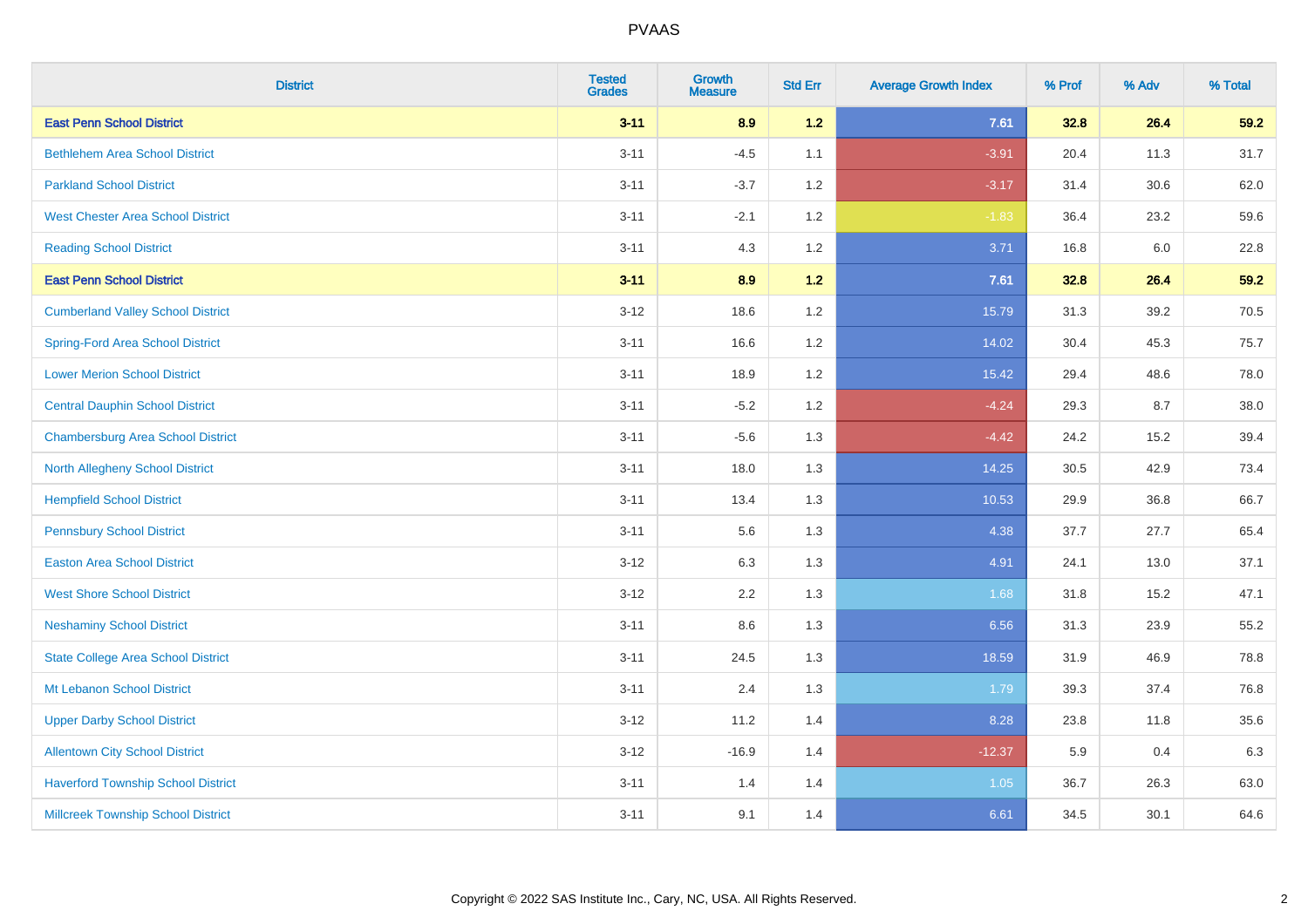| <b>District</b>                              | <b>Tested</b><br><b>Grades</b> | <b>Growth</b><br><b>Measure</b> | <b>Std Err</b> | <b>Average Growth Index</b> | % Prof | % Adv | % Total |
|----------------------------------------------|--------------------------------|---------------------------------|----------------|-----------------------------|--------|-------|---------|
| <b>East Penn School District</b>             | $3 - 11$                       | 8.9                             | 1.2            | 7.61                        | 32.8   | 26.4  | 59.2    |
| <b>Lancaster School District</b>             | $3 - 12$                       | $-10.0$                         | 1.4            | $-7.22$                     | 9.0    | 3.9   | 12.8    |
| <b>Bristol Township School District</b>      | $3 - 11$                       | $-7.4$                          | 1.4            | $-5.32$                     | 13.8   | 4.6   | 18.4    |
| <b>Boyertown Area School District</b>        | $3 - 11$                       | $-2.9$                          | 1.4            | $-2.06$                     | 30.8   | 22.6  | 53.4    |
| <b>Dallastown Area School District</b>       | $3 - 11$                       | 19.9                            | 1.4            | 14.14                       | 36.8   | 34.2  | 71.0    |
| <b>Williamsport Area School District</b>     | $3 - 11$                       | $-11.7$                         | 1.4            | $-8.29$                     | 18.2   | 10.5  | 28.7    |
| <b>Seneca Valley School District</b>         | $3 - 11$                       | $0.8\,$                         | 1.4            | 0.54                        | 40.6   | 25.2  | 65.8    |
| <b>Souderton Area School District</b>        | $3 - 11$                       | 18.5                            | 1.4            | 12.86                       | 39.2   | 31.2  | 70.4    |
| <b>East Stroudsburg Area School District</b> | $3 - 11$                       | $-4.9$                          | 1.4            | $-3.38$                     | 22.7   | 12.5  | 35.2    |
| <b>Avon Grove School District</b>            | $3 - 10$                       | $7.6\,$                         | 1.4            | 5.29                        | 33.7   | 33.2  | 67.0    |
| <b>Erie City School District</b>             | $3 - 12$                       | $-4.5$                          | 1.4            | $-3.09$                     | 13.4   | 6.7   | 20.1    |
| <b>Manheim Township School District</b>      | $3 - 12$                       | 10.9                            | 1.5            | 7.51                        | 30.9   | 31.0  | 61.9    |
| <b>Wilson School District</b>                | $3 - 12$                       | $0.5\,$                         | 1.5            | 0.32                        | 30.4   | 25.5  | 55.9    |
| <b>Pennridge School District</b>             | $3 - 10$                       | 7.4                             | 1.5            | 5.10                        | 32.0   | 27.6  | 59.6    |
| <b>Penn Manor School District</b>            | $3 - 11$                       | 7.1                             | 1.5            | 4.82                        | 26.7   | 20.5  | 47.2    |
| <b>Butler Area School District</b>           | $3 - 11$                       | $-14.1$                         | 1.5            | $-9.60$                     | 26.4   | 11.1  | 37.5    |
| <b>Central York School District</b>          | $3 - 12$                       | 12.9                            | 1.5            | 8.64                        | 31.4   | 24.1  | 55.5    |
| <b>Perkiomen Valley School District</b>      | $3 - 11$                       | 2.7                             | 1.5            | 1.83                        | 35.0   | 25.3  | 60.3    |
| <b>Centennial School District</b>            | $3 - 10$                       | 1.5                             | 1.5            | 0.98                        | 23.6   | 12.4  | 36.0    |
| <b>Altoona Area School District</b>          | $3 - 12$                       | 0.1                             | 1.5            | 0.07                        | 29.0   | 13.8  | 42.8    |
| <b>Owen J Roberts School District</b>        | $3 - 11$                       | $-3.5$                          | 1.5            | $-2.27$                     | 36.8   | 24.4  | 61.2    |
| Pennsylvania Cyber Charter School            | $3 - 11$                       | 0.6                             | 1.5            | 0.37                        | 20.8   | 8.1   | 28.9    |
| <b>Quakertown Community School District</b>  | $3 - 12$                       | $-4.3$                          | 1.5            | $-2.79$                     | 33.8   | 20.1  | 53.8    |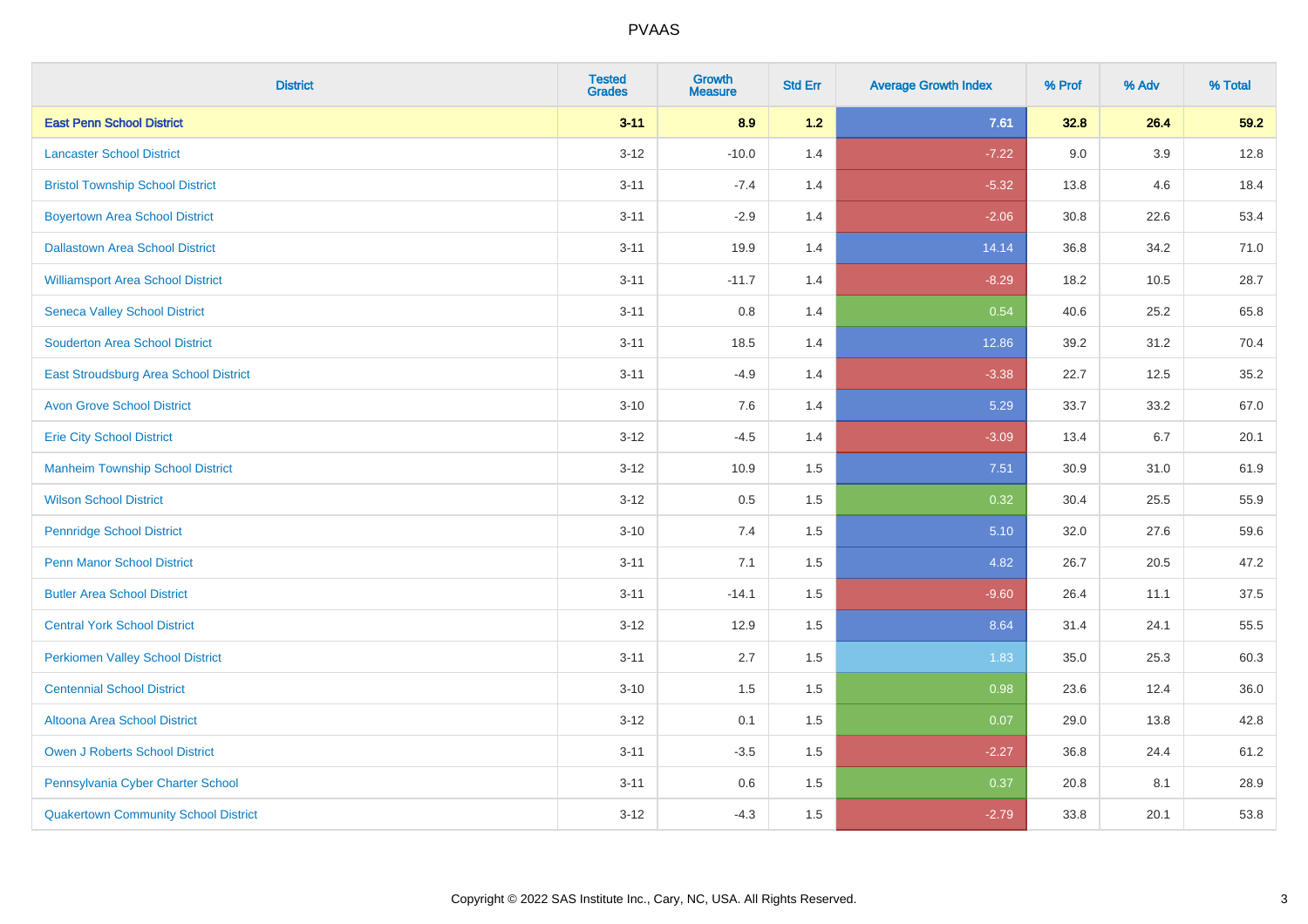| <b>District</b>                                    | <b>Tested</b><br><b>Grades</b> | <b>Growth</b><br><b>Measure</b> | <b>Std Err</b> | <b>Average Growth Index</b> | % Prof | % Adv | % Total |
|----------------------------------------------------|--------------------------------|---------------------------------|----------------|-----------------------------|--------|-------|---------|
| <b>East Penn School District</b>                   | $3 - 11$                       | 8.9                             | $1.2$          | 7.61                        | 32.8   | 26.4  | 59.2    |
| <b>Canon-Mcmillan School District</b>              | $3 - 11$                       | $-5.0$                          | 1.5            | $-3.25$                     | 30.8   | 28.5  | 59.3    |
| Northampton Area School District                   | $3 - 11$                       | 3.2                             | 1.5            | 2.05                        | 29.8   | 17.9  | 47.7    |
| <b>Commonwealth Charter Academy Charter School</b> | $3 - 10$                       | 4.2                             | 1.6            | 2.68                        | 27.0   | 15.6  | 42.5    |
| <b>Hazleton Area School District</b>               | $3 - 11$                       | 6.0                             | 1.6            | 3.85                        | 20.5   | 9.0   | 29.5    |
| <b>Cornwall-Lebanon School District</b>            | $3 - 11$                       | 8.2                             | 1.6            | 5.24                        | 28.0   | 20.5  | 48.6    |
| <b>Bensalem Township School District</b>           | $3 - 11$                       | 1.0                             | 1.6            | 0.63                        | 24.3   | 10.7  | 34.9    |
| <b>Armstrong School District</b>                   | $3 - 11$                       | $9.8\,$                         | 1.6            | 6.22                        | 32.8   | 24.6  | 57.4    |
| <b>Methacton School District</b>                   | $3 - 11$                       | 11.0                            | 1.6            | 6.94                        | 36.0   | 33.6  | 69.6    |
| <b>Abington School District</b>                    | $3 - 10$                       | 0.9                             | 1.6            | 0.57                        | 29.7   | 28.7  | 58.4    |
| <b>Ridley School District</b>                      | $3 - 12$                       | 0.3                             | 1.6            | 0.21                        | 32.0   | 10.7  | 42.6    |
| <b>Mifflin County School District</b>              | $3 - 11$                       | 12.3                            | 1.6            | 7.69                        | 35.1   | 15.1  | 50.3    |
| <b>Norwin School District</b>                      | $3 - 11$                       | $-1.1$                          | 1.6            | $-0.70$                     | 37.7   | 27.6  | 65.2    |
| <b>Stroudsburg Area School District</b>            | $3 - 11$                       | 7.5                             | 1.6            | 4.70                        | 30.4   | 18.3  | 48.7    |
| <b>Hempfield Area School District</b>              | $3 - 12$                       | $-10.2$                         | 1.6            | $-6.37$                     | 28.1   | 19.2  | 47.3    |
| <b>York Co School Of Technology</b>                | $9 - 12$                       | $-10.9$                         | 1.6            | $-6.79$                     | 22.6   | 4.0   | 26.6    |
| <b>Governor Mifflin School District</b>            | $3 - 11$                       | $-4.4$                          | 1.6            | $-2.69$                     | 30.3   | 7.7   | 38.0    |
| <b>Coatesville Area School District</b>            | $3 - 11$                       | $-9.5$                          | 1.6            | $-5.81$                     | 12.8   | 3.3   | 16.2    |
| <b>Hatboro-Horsham School District</b>             | $3 - 11$                       | $-2.7$                          | 1.6            | $-1.65$                     | 27.9   | 17.9  | 45.8    |
| <b>Delaware Valley School District</b>             | $3 - 11$                       | 15.7                            | 1.6            | 9.62                        | 36.7   | 32.1  | 68.8    |
| Mechanicsburg Area School District                 | $3 - 11$                       | $-5.7$                          | 1.6            | $-3.48$                     | 35.1   | 16.0  | 51.2    |
| <b>Hollidaysburg Area School District</b>          | $3 - 11$                       | $-2.7$                          | 1.6            | $-1.64$                     | 32.6   | 15.2  | 47.8    |
| <b>Colonial School District</b>                    | $3 - 11$                       | 22.1                            | 1.6            | 13.55                       | 27.2   | 43.5  | 70.6    |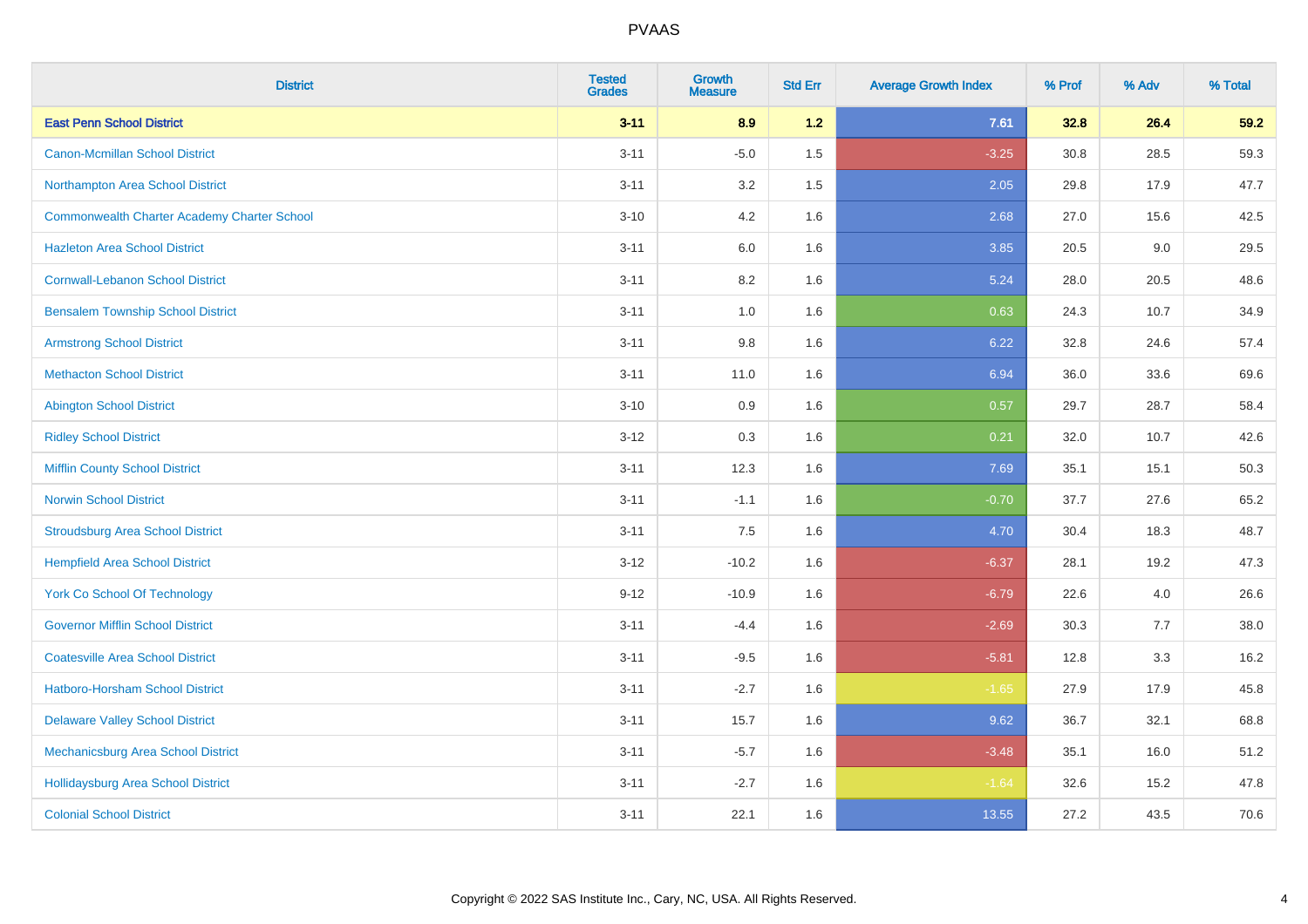| <b>District</b>                               | <b>Tested</b><br><b>Grades</b> | <b>Growth</b><br><b>Measure</b> | <b>Std Err</b> | <b>Average Growth Index</b> | % Prof | % Adv | % Total |
|-----------------------------------------------|--------------------------------|---------------------------------|----------------|-----------------------------|--------|-------|---------|
| <b>East Penn School District</b>              | $3 - 11$                       | 8.9                             | 1.2            | 7.61                        | 32.8   | 26.4  | 59.2    |
| <b>Warren County School District</b>          | $3 - 11$                       | $-0.1$                          | 1.6            | $-0.06$                     | 26.7   | 9.7   | 36.4    |
| <b>Nazareth Area School District</b>          | $3 - 11$                       | $-2.5$                          | 1.7            | $-1.53$                     | 29.2   | 24.6  | 53.8    |
| <b>Norristown Area School District</b>        | $3 - 12$                       | $-25.4$                         | 1.7            | $-15.35$                    | 10.6   | 1.8   | 12.4    |
| <b>Kennett Consolidated School District</b>   | $3 - 11$                       | $-10.4$                         | 1.7            | $-6.27$                     | 28.7   | 14.0  | 42.7    |
| <b>Whitehall-Coplay School District</b>       | $3 - 11$                       | 11.8                            | 1.7            | 7.06                        | 32.3   | 21.7  | 54.0    |
| <b>Pine-Richland School District</b>          | $3 - 11$                       | 9.3                             | 1.7            | 5.56                        | 42.3   | 35.8  | 78.1    |
| <b>South Western School District</b>          | $3 - 12$                       | 2.5                             | 1.7            | 1.48                        | 36.2   | 19.7  | 55.9    |
| <b>Conestoga Valley School District</b>       | $3 - 11$                       | 2.4                             | 1.7            | 1.43                        | 35.0   | 23.5  | 58.5    |
| <b>Ephrata Area School District</b>           | $3 - 11$                       | 6.8                             | 1.7            | 4.08                        | 31.6   | 17.1  | 48.8    |
| <b>Abington Heights School District</b>       | $3 - 11$                       | 6.7                             | 1.7            | 4.00                        | 33.8   | 31.7  | 65.5    |
| <b>Bethel Park School District</b>            | $3 - 11$                       | $-4.4$                          | 1.7            | $-2.62$                     | 40.1   | 27.3  | 67.4    |
| <b>Elizabethtown Area School District</b>     | $3 - 12$                       | 7.1                             | 1.7            | 4.19                        | 36.4   | 27.6  | 64.0    |
| <b>Garnet Valley School District</b>          | $3 - 10$                       | 0.2                             | 1.7            | 0.13                        | 34.9   | 26.4  | 61.3    |
| <b>Wissahickon School District</b>            | $3 - 10$                       | $-5.3$                          | 1.7            | $-3.14$                     | 27.5   | 29.0  | 56.6    |
| <b>Exeter Township School District</b>        | $3 - 11$                       | $-1.0$                          | 1.7            | $-0.58$                     | 27.2   | 15.6  | 42.8    |
| <b>Conewago Valley School District</b>        | $3 - 12$                       | 7.6                             | 1.7            | 4.46                        | 41.3   | 19.4  | 60.6    |
| <b>Peters Township School District</b>        | $3 - 11$                       | 14.1                            | 1.7            | 8.16                        | 35.2   | 41.6  | 76.8    |
| <b>Carlisle Area School District</b>          | $3 - 11$                       | $-5.2$                          | 1.7            | $-2.99$                     | 28.0   | 19.3  | 47.3    |
| <b>Unionville-Chadds Ford School District</b> | $3 - 11$                       | 15.8                            | 1.7            | 9.12                        | 31.2   | 48.0  | 79.2    |
| <b>Springfield School District</b>            | $3 - 11$                       | 1.2                             | 1.7            | 0.69                        | 31.8   | 25.2  | 56.9    |
| <b>Shaler Area School District</b>            | $3 - 11$                       | $-2.1$                          | 1.8            | $-1.18$                     | 32.0   | 13.0  | 45.0    |
| <b>Penn-Trafford School District</b>          | $3 - 11$                       | 2.9                             | 1.8            | 1.68                        | 46.3   | 26.2  | 72.5    |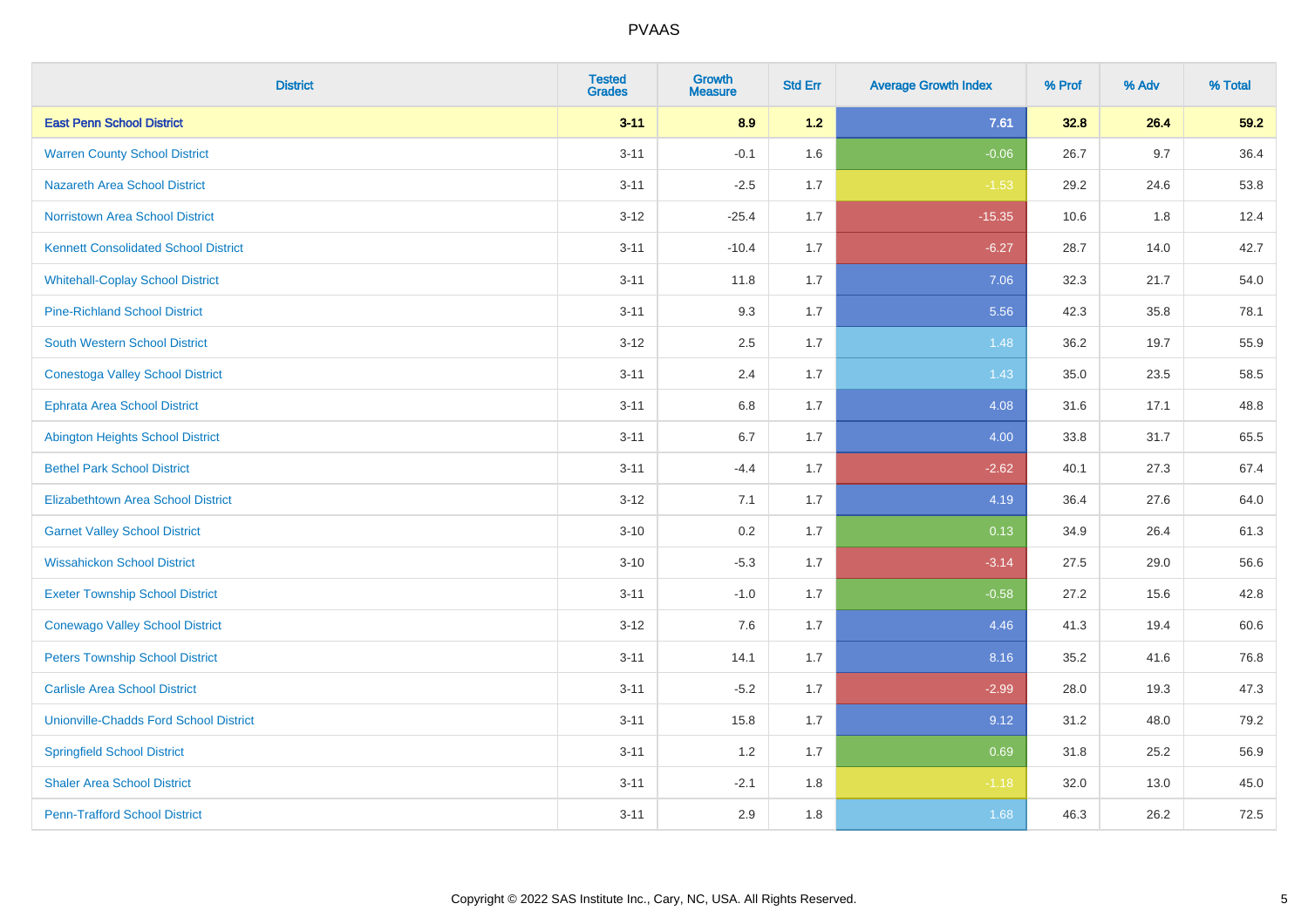| <b>District</b>                             | <b>Tested</b><br><b>Grades</b> | <b>Growth</b><br><b>Measure</b> | <b>Std Err</b> | <b>Average Growth Index</b> | % Prof | % Adv | % Total |
|---------------------------------------------|--------------------------------|---------------------------------|----------------|-----------------------------|--------|-------|---------|
| <b>East Penn School District</b>            | $3 - 11$                       | 8.9                             | $1.2$          | 7.61                        | 32.8   | 26.4  | 59.2    |
| <b>Shippensburg Area School District</b>    | $3 - 11$                       | 0.5                             | 1.8            | 0.26                        | 23.5   | 22.8  | 46.3    |
| <b>Upper Saint Clair School District</b>    | $3 - 11$                       | 13.8                            | 1.8            | 7.86                        | 32.2   | 44.5  | 76.7    |
| <b>Oxford Area School District</b>          | $3 - 11$                       | $-3.1$                          | 1.8            | $-1.77$                     | 27.5   | 14.5  | 42.0    |
| <b>Lower Dauphin School District</b>        | $3 - 11$                       | 5.3                             | 1.8            | 3.03                        | 30.6   | 26.8  | 57.5    |
| <b>York City School District</b>            | $3 - 12$                       | $-17.7$                         | 1.8            | $-10.05$                    | 3.2    | 0.7   | 3.9     |
| <b>Keystone Central School District</b>     | $3 - 11$                       | 3.6                             | 1.8            | 2.04                        | 27.1   | 14.6  | 41.8    |
| <b>Penn-Delco School District</b>           | $3 - 11$                       | 1.3                             | 1.8            | 0.75                        | 26.5   | 12.6  | 39.1    |
| <b>Trinity Area School District</b>         | $3 - 11$                       | $-8.7$                          | 1.8            | $-4.87$                     | 20.9   | 9.8   | 30.8    |
| Pocono Mountain School District             | $3 - 12$                       | $-4.3$                          | 1.8            | $-2.43$                     | 35.5   | 17.1  | 52.6    |
| <b>Waynesboro Area School District</b>      | $3 - 12$                       | 3.0                             | 1.8            | 1.67                        | 26.0   | 23.5  | 49.5    |
| <b>North Hills School District</b>          | $3 - 11$                       | $-15.8$                         | 1.8            | $-8.84$                     | 26.4   | 19.8  | 46.2    |
| Palmyra Area School District                | $3 - 11$                       | 16.2                            | 1.8            | 9.02                        | 38.8   | 34.0  | 72.8    |
| <b>Moon Area School District</b>            | $3 - 11$                       | 1.5                             | 1.8            | 0.86                        | 34.5   | 25.5  | 60.0    |
| <b>Upper Dublin School District</b>         | $3 - 12$                       | 2.1                             | 1.8            | 1.19                        | 34.7   | 30.0  | 64.7    |
| South Fayette Township School District      | $3 - 11$                       | 6.0                             | 1.8            | 3.33                        | 32.2   | 38.3  | 70.5    |
| Northeastern York School District           | $3 - 11$                       | 3.8                             | 1.8            | 2.11                        | 32.7   | 21.0  | 53.7    |
| Northern York County School District        | $3 - 11$                       | 8.4                             | 1.8            | 4.63                        | 24.3   | 23.1  | 47.4    |
| <b>Pleasant Valley School District</b>      | $3 - 11$                       | $-3.3$                          | 1.8            | $-1.80$                     | 28.5   | 10.4  | 39.0    |
| <b>Solanco School District</b>              | $3 - 11$                       | 2.2                             | 1.8            | 1.18                        | 27.2   | 15.0  | 42.3    |
| <b>Southern York County School District</b> | $3 - 11$                       | 15.5                            | 1.8            | 8.48                        | 37.6   | 29.2  | 66.8    |
| <b>Phoenixville Area School District</b>    | $3 - 11$                       | 7.3                             | 1.8            | 3.96                        | 32.3   | 27.6  | 59.8    |
| <b>South Eastern School District</b>        | $3 - 11$                       | $-1.0$                          | 1.8            | $-0.55$                     | 36.4   | 17.1  | 53.5    |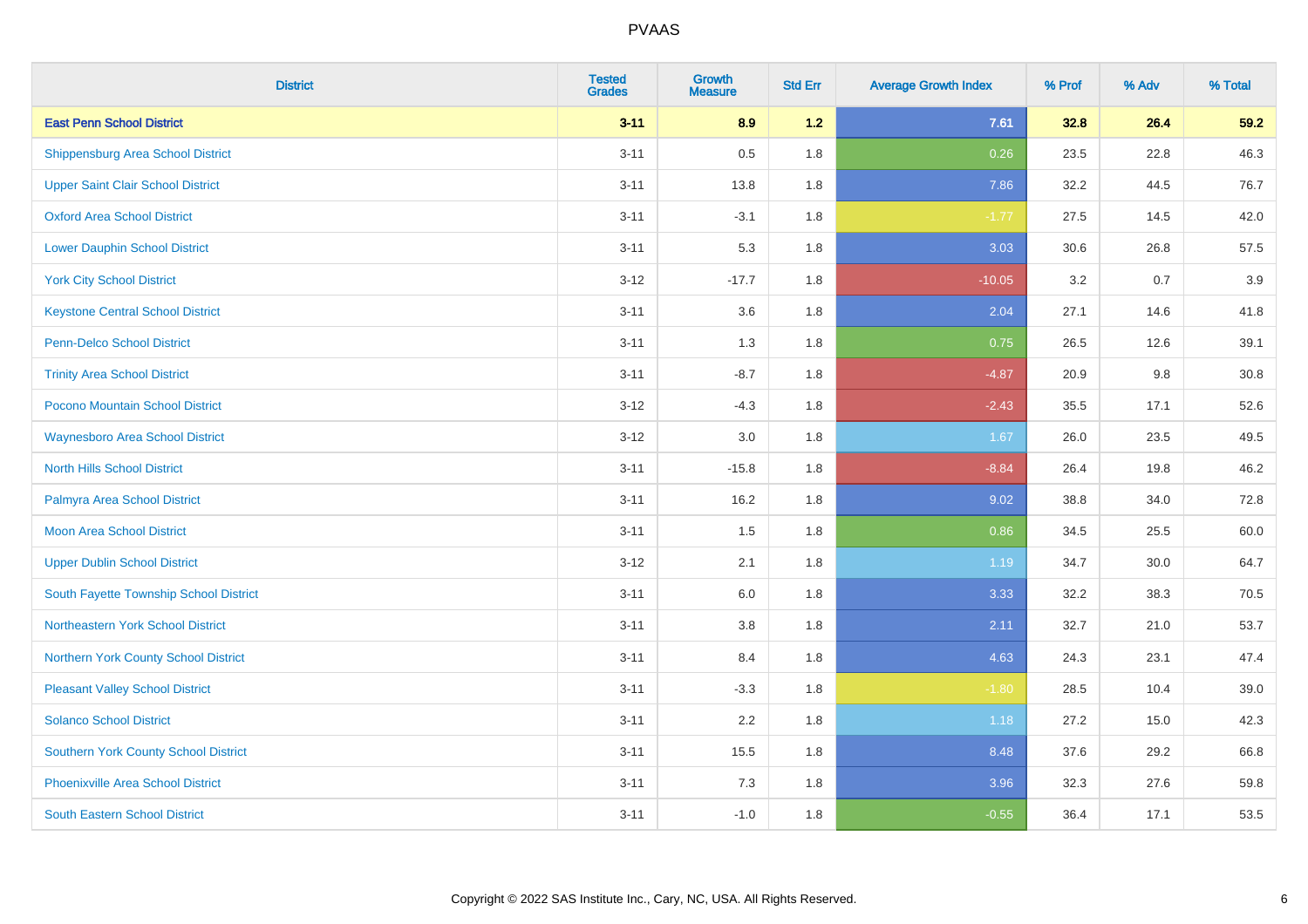| <b>District</b>                          | <b>Tested</b><br><b>Grades</b> | Growth<br><b>Measure</b> | <b>Std Err</b> | <b>Average Growth Index</b> | % Prof | % Adv | % Total |
|------------------------------------------|--------------------------------|--------------------------|----------------|-----------------------------|--------|-------|---------|
| <b>East Penn School District</b>         | $3 - 11$                       | 8.9                      | $1.2$          | 7.61                        | 32.8   | 26.4  | 59.2    |
| <b>Franklin Regional School District</b> | $3 - 11$                       | 11.3                     | 1.8            | 6.13                        | 30.0   | 35.0  | 65.0    |
| <b>Warwick School District</b>           | $3 - 11$                       | 21.7                     | 1.8            | 11.76                       | 27.7   | 36.3  | 64.0    |
| <b>Radnor Township School District</b>   | $3 - 12$                       | 7.5                      | 1.9            | 4.03                        | 33.0   | 38.3  | 71.3    |
| <b>Penncrest School District</b>         | $3 - 11$                       | 6.0                      | 1.9            | 3.24                        | 31.1   | 16.9  | 48.0    |
| Fox Chapel Area School District          | $3 - 11$                       | 17.6                     | 1.9            | 9.47                        | 22.9   | 52.0  | 74.9    |
| <b>Baldwin-Whitehall School District</b> | $3 - 11$                       | $-5.5$                   | 1.9            | $-2.93$                     | 32.0   | 14.7  | 46.7    |
| <b>Upper Perkiomen School District</b>   | $3 - 11$                       | 5.7                      | 1.9            | 3.04                        | 25.4   | 19.9  | 45.4    |
| <b>Daniel Boone Area School District</b> | $3 - 12$                       | 0.9                      | 1.9            | 0.46                        | 28.9   | 22.0  | 51.0    |
| <b>Lebanon School District</b>           | $3 - 11$                       | $-1.2$                   | 1.9            | $-0.63$                     | 15.2   | 6.4   | 21.6    |
| <b>Dover Area School District</b>        | $3 - 12$                       | 7.1                      | 1.9            | 3.78                        | 33.0   | 18.7  | 51.7    |
| Pennsylvania Leadership Charter School   | $3 - 11$                       | 8.0                      | 1.9            | 4.22                        | 33.1   | 27.8  | 60.9    |
| <b>Cocalico School District</b>          | $3 - 11$                       | 12.3                     | 1.9            | 6.48                        | 28.2   | 32.3  | 60.5    |
| <b>Muhlenberg School District</b>        | $3 - 10$                       | $-17.8$                  | 1.9            | $-9.34$                     | 12.4   | 4.6   | 17.0    |
| West Jefferson Hills School District     | $3 - 11$                       | 1.9                      | 1.9            | 0.99                        | 34.8   | 27.3  | 62.1    |
| <b>Twin Valley School District</b>       | $3 - 12$                       | $-3.2$                   | 1.9            | $-1.68$                     | 38.8   | 19.8  | 58.6    |
| <b>Mars Area School District</b>         | $3 - 10$                       | 6.6                      | 1.9            | 3.45                        | 36.7   | 32.4  | 69.1    |
| <b>William Penn School District</b>      | $3 - 12$                       | 7.0                      | 1.9            | 3.61                        | 14.0   | 7.2   | 21.3    |
| <b>Red Lion Area School District</b>     | $3 - 11$                       | 4.5                      | 1.9            | 2.31                        | 32.3   | 21.5  | 53.8    |
| Lampeter-Strasburg School District       | $3 - 12$                       | 11.0                     | 1.9            | 5.69                        | 35.4   | 32.3  | 67.7    |
| <b>Harrisburg City School District</b>   | $3 - 11$                       | $-0.2$                   | 2.0            | $-0.11$                     | 6.0    | 2.0   | 8.0     |
| <b>Upper Merion Area School District</b> | $3 - 11$                       | 14.0                     | 2.0            | 7.15                        | 34.4   | 32.6  | 67.0    |
| <b>Pottsgrove School District</b>        | $3 - 11$                       | $-5.5$                   | 2.0            | $-2.78$                     | 28.6   | 10.3  | 38.8    |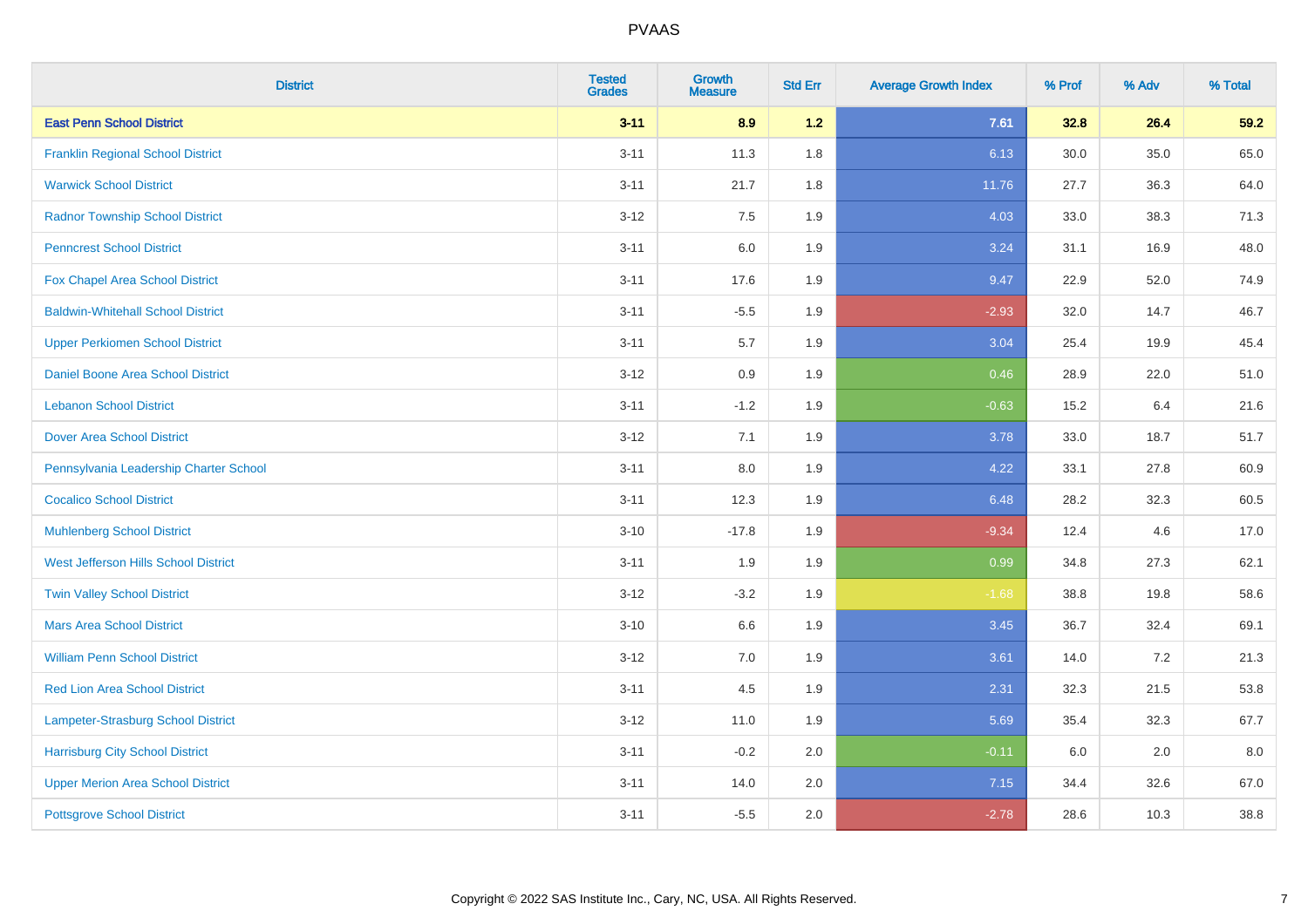| <b>District</b>                                | <b>Tested</b><br><b>Grades</b> | Growth<br><b>Measure</b> | <b>Std Err</b> | <b>Average Growth Index</b> | % Prof | % Adv | % Total |
|------------------------------------------------|--------------------------------|--------------------------|----------------|-----------------------------|--------|-------|---------|
| <b>East Penn School District</b>               | $3 - 11$                       | 8.9                      | $1.2$          | 7.61                        | 32.8   | 26.4  | 59.2    |
| <b>Hampton Township School District</b>        | $3 - 11$                       | 7.4                      | 2.0            | 3.79                        | 37.9   | 39.2  | 77.0    |
| <b>Manheim Central School District</b>         | $3 - 11$                       | 12.8                     | 2.0            | 6.52                        | 27.8   | 35.4  | 63.2    |
| <b>Great Valley School District</b>            | $3 - 11$                       | 5.4                      | 2.0            | 2.77                        | 33.8   | 33.5  | 67.3    |
| <b>Interboro School District</b>               | $3 - 12$                       | $-8.4$                   | 2.0            | $-4.27$                     | 27.6   | 6.4   | 34.1    |
| <b>Greater Latrobe School District</b>         | $3 - 11$                       | $-14.1$                  | 2.0            | $-7.14$                     | 41.0   | 12.6  | 53.6    |
| <b>Derry Township School District</b>          | $3 - 10$                       | 20.1                     | 2.0            | 10.20                       | 32.8   | 46.9  | 79.7    |
| <b>Upper Moreland Township School District</b> | $3 - 11$                       | 1.1                      | 2.0            | 0.56                        | 24.8   | 26.6  | 51.3    |
| <b>Connellsville Area School District</b>      | $3 - 11$                       | $-5.3$                   | 2.0            | $-2.67$                     | 24.2   | 5.0   | 29.1    |
| <b>Gettysburg Area School District</b>         | $3 - 11$                       | $-6.0$                   | 2.0            | $-3.02$                     | 28.8   | 19.6  | 48.5    |
| <b>Greencastle-Antrim School District</b>      | $3 - 11$                       | $-0.3$                   | 2.0            | $-0.14$                     | 30.9   | 22.2  | 53.1    |
| <b>West Allegheny School District</b>          | $3 - 12$                       | 8.6                      | 2.0            | 4.34                        | 37.3   | 27.2  | 64.5    |
| <b>Lower Moreland Township School District</b> | $3 - 11$                       | 8.7                      | 2.0            | 4.35                        | 38.2   | 33.2  | 71.4    |
| <b>Bellefonte Area School District</b>         | $3 - 11$                       | 6.7                      | 2.0            | 3.34                        | 28.8   | 21.5  | 50.2    |
| <b>Gateway School District</b>                 | $3 - 11$                       | 3.1                      | 2.0            | 1.55                        | 35.7   | 18.5  | 54.2    |
| <b>Dubois Area School District</b>             | $3 - 11$                       | $-2.8$                   | 2.0            | $-1.37$                     | 35.5   | 19.0  | 54.6    |
| <b>Fleetwood Area School District</b>          | $3 - 10$                       | 10.4                     | 2.0            | 5.19                        | 31.7   | 25.8  | 57.5    |
| <b>Juniata County School District</b>          | $3 - 12$                       | 7.7                      | 2.0            | 3.81                        | 22.9   | 18.9  | 41.8    |
| <b>Indiana Area School District</b>            | $3 - 11$                       | 12.0                     | 2.0            | 5.98                        | 30.0   | 30.4  | 60.3    |
| <b>Cheltenham School District</b>              | $3 - 11$                       | $-17.6$                  | 2.0            | $-8.74$                     | 24.4   | 8.3   | 32.6    |
| <b>Tunkhannock Area School District</b>        | $3 - 11$                       | 1.4                      | 2.0            | 0.71                        | 29.8   | 18.1  | 47.9    |
| <b>Bangor Area School District</b>             | $3 - 12$                       | $-1.2$                   | 2.0            | $-0.60$                     | 25.8   | 12.7  | 38.5    |
| Kiski Area School District                     | $3 - 11$                       | $-4.0$                   | 2.0            | $-1.99$                     | 23.1   | 18.2  | 41.3    |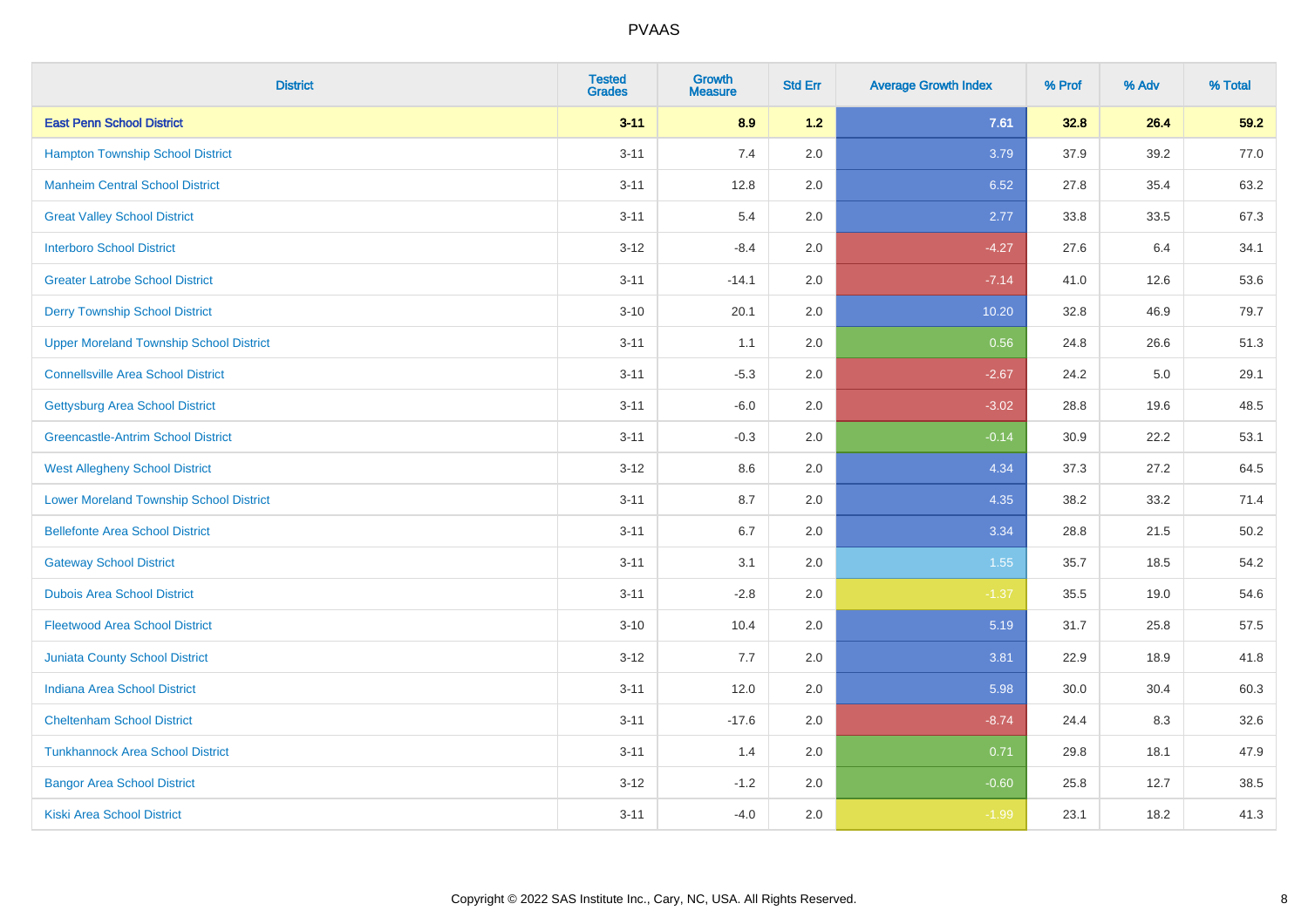| <b>District</b>                               | <b>Tested</b><br><b>Grades</b> | Growth<br><b>Measure</b> | <b>Std Err</b> | <b>Average Growth Index</b> | % Prof | % Adv | % Total |
|-----------------------------------------------|--------------------------------|--------------------------|----------------|-----------------------------|--------|-------|---------|
| <b>East Penn School District</b>              | $3 - 11$                       | 8.9                      | $1.2$          | 7.61                        | 32.8   | 26.4  | 59.2    |
| <b>Spring Grove Area School District</b>      | $3 - 11$                       | 3.9                      | 2.0            | 1.90                        | 30.0   | 23.0  | 53.0    |
| <b>Montour School District</b>                | $3 - 11$                       | $-6.1$                   | 2.1            | $-2.95$                     | 31.8   | 23.6  | 55.3    |
| <b>Wallenpaupack Area School District</b>     | $3 - 11$                       | $8.8\,$                  | 2.1            | 4.28                        | 28.5   | 18.9  | 47.4    |
| 21st Century Cyber Charter School             | $6 - 12$                       | 6.6                      | 2.1            | 3.16                        | 29.0   | 21.8  | 50.8    |
| <b>Pottsville Area School District</b>        | $3 - 12$                       | $-4.9$                   | 2.1            | $-2.36$                     | 21.8   | 7.9   | 29.6    |
| Esperanza Academy Charter School              | $4 - 11$                       | 2.1                      | 2.1            | 1.01                        | 14.2   | 3.6   | 17.8    |
| <b>Dallas School District</b>                 | $3 - 11$                       | 8.1                      | 2.1            | 3.87                        | 32.4   | 22.4  | 54.8    |
| Selinsgrove Area School District              | $3 - 12$                       | $-5.7$                   | 2.1            | $-2.74$                     | 25.4   | 13.9  | 39.2    |
| <b>York Suburban School District</b>          | $3 - 11$                       | 7.4                      | 2.1            | 3.55                        | 24.9   | 31.2  | 56.1    |
| Mifflinburg Area School District              | $3 - 11$                       | $-6.0$                   | 2.1            | $-2.87$                     | 32.7   | 13.3  | 46.0    |
| <b>Blue Mountain School District</b>          | $3 - 10$                       | 12.2                     | 2.1            | 5.81                        | 30.7   | 26.1  | 56.8    |
| Southern Lehigh School District               | $3 - 11$                       | $-4.1$                   | 2.1            | $-1.94$                     | 39.3   | 28.0  | 67.2    |
| <b>Crawford Central School District</b>       | $3 - 11$                       | 5.7                      | 2.1            | 2.71                        | 26.4   | 15.8  | 42.1    |
| <b>Freeport Area School District</b>          | $3 - 10$                       | $-0.2$                   | 2.1            | $-0.10$                     | 37.4   | 29.8  | 67.2    |
| <b>Conrad Weiser Area School District</b>     | $3 - 11$                       | 7.1                      | 2.1            | 3.34                        | 28.2   | 14.4  | 42.6    |
| Northwestern Lehigh School District           | $3 - 11$                       | $-2.4$                   | 2.1            | $-1.14$                     | 41.7   | 17.9  | 59.5    |
| East Pennsboro Area School District           | $3 - 11$                       | 4.8                      | 2.1            | 2.26                        | 36.8   | 16.9  | 53.7    |
| <b>Rose Tree Media School District</b>        | $3 - 10$                       | $-2.8$                   | 2.1            | $-1.33$                     | 35.2   | 29.6  | 64.8    |
| <b>Chartiers Valley School District</b>       | $3 - 11$                       | $-9.1$                   | 2.1            | $-4.23$                     | 20.7   | 17.4  | 38.0    |
| <b>Eastern Lebanon County School District</b> | $3 - 11$                       | 4.0                      | 2.1            | 1.89                        | 23.5   | 11.5  | 35.0    |
| <b>East Lycoming School District</b>          | $3 - 11$                       | $-10.9$                  | 2.1            | $-5.08$                     | 22.5   | 8.2   | 30.8    |
| <b>Tuscarora School District</b>              | $3 - 11$                       | 13.4                     | 2.2            | 6.20                        | 37.1   | 26.3  | 63.4    |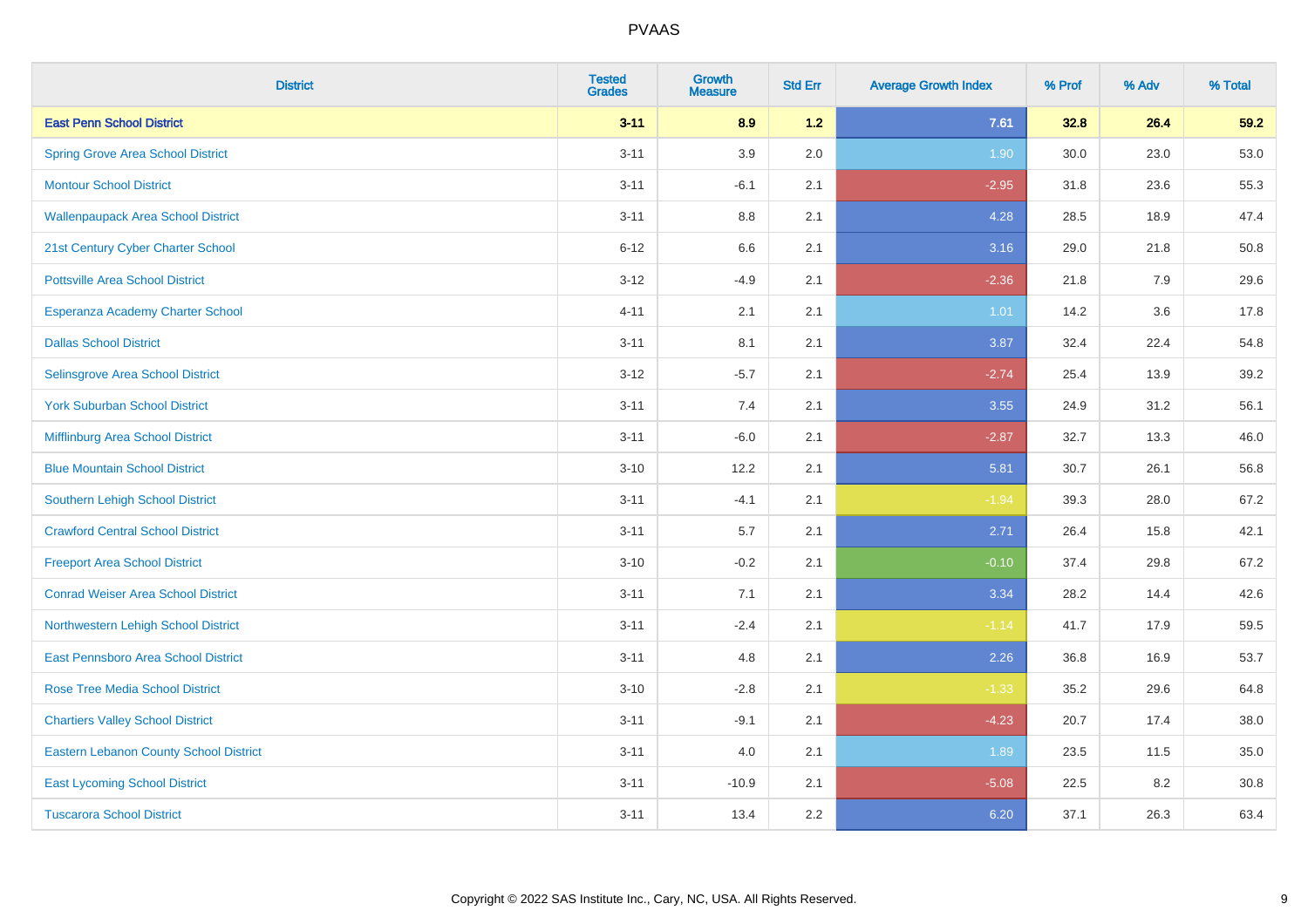| <b>District</b>                               | <b>Tested</b><br><b>Grades</b> | <b>Growth</b><br><b>Measure</b> | <b>Std Err</b> | <b>Average Growth Index</b> | % Prof | % Adv   | % Total |
|-----------------------------------------------|--------------------------------|---------------------------------|----------------|-----------------------------|--------|---------|---------|
| <b>East Penn School District</b>              | $3 - 11$                       | 8.9                             | 1.2            | 7.61                        | 32.8   | 26.4    | 59.2    |
| <b>Donegal School District</b>                | $3 - 12$                       | 5.9                             | 2.2            | 2.72                        | 34.1   | 23.1    | 57.2    |
| <b>Mckeesport Area School District</b>        | $3 - 12$                       | 4.6                             | 2.2            | 2.14                        | 21.1   | 4.4     | 25.5    |
| North Schuylkill School District              | $3 - 11$                       | $-4.7$                          | 2.2            | $-2.16$                     | 20.2   | 11.7    | 31.9    |
| <b>Pittston Area School District</b>          | $3 - 11$                       | $-8.2$                          | 2.2            | $-3.75$                     | 26.7   | 14.8    | 41.5    |
| <b>Ringgold School District</b>               | $3 - 11$                       | 2.9                             | 2.2            | 1.32                        | 23.8   | 13.3    | 37.1    |
| <b>Wallingford-Swarthmore School District</b> | $3 - 10$                       | 5.0                             | 2.2            | 2.25                        | 33.3   | 37.1    | 70.4    |
| <b>New Foundations Charter School</b>         | $3 - 11$                       | 0.6                             | 2.2            | 0.29                        | 22.4   | 4.0     | 26.4    |
| <b>Crestwood School District</b>              | $3 - 11$                       | $-3.4$                          | 2.2            | $-1.52$                     | 33.1   | 21.7    | 54.9    |
| <b>Fort Leboeuf School District</b>           | $3 - 11$                       | 3.5                             | 2.2            | 1.58                        | 32.0   | 16.8    | 48.8    |
| <b>Pottstown School District</b>              | $3 - 12$                       | 2.0                             | 2.2            | 0.88                        | 19.4   | $6.2\,$ | 25.6    |
| <b>Valley View School District</b>            | $3 - 11$                       | 9.3                             | 2.2            | 4.18                        | 26.6   | 23.1    | 49.7    |
| Saint Marys Area School District              | $3 - 11$                       | 6.0                             | 2.2            | 2.69                        | 35.4   | 18.3    | 53.7    |
| <b>Bucks County Technical High School</b>     | $9 - 10$                       | $-2.9$                          | 2.2            | $-1.29$                     | 27.7   | 10.4    | 38.2    |
| <b>Saucon Valley School District</b>          | $3 - 11$                       | 18.9                            | 2.2            | 8.48                        | 26.0   | 39.6    | 65.6    |
| South Middleton School District               | $3 - 11$                       | 4.4                             | 2.2            | 1.95                        | 31.1   | 16.4    | 47.5    |
| <b>Schuylkill Valley School District</b>      | $3 - 11$                       | $-1.0$                          | 2.2            | $-0.47$                     | 29.8   | 20.2    | 50.0    |
| South Butler County School District           | $3 - 10$                       | 6.3                             | 2.2            | 2.80                        | 37.8   | 19.2    | 57.0    |
| <b>Greensburg Salem School District</b>       | $3 - 11$                       | $-6.9$                          | 2.2            | $-3.06$                     | 30.3   | 13.3    | 43.6    |
| <b>Grove City Area School District</b>        | $3-12$                         | $-8.8$                          | 2.3            | $-3.89$                     | 25.6   | 16.4    | 42.0    |
| Northern Lebanon School District              | $3 - 11$                       | $-0.7$                          | 2.3            | $-0.29$                     | 18.8   | 6.8     | 25.6    |
| <b>Bradford Area School District</b>          | $3-12$                         | $-1.8$                          | 2.3            | $-0.79$                     | 31.2   | 16.7    | 47.9    |
| <b>Big Spring School District</b>             | $3 - 11$                       | $-9.8$                          | 2.3            | $-4.32$                     | 23.6   | 12.9    | 36.5    |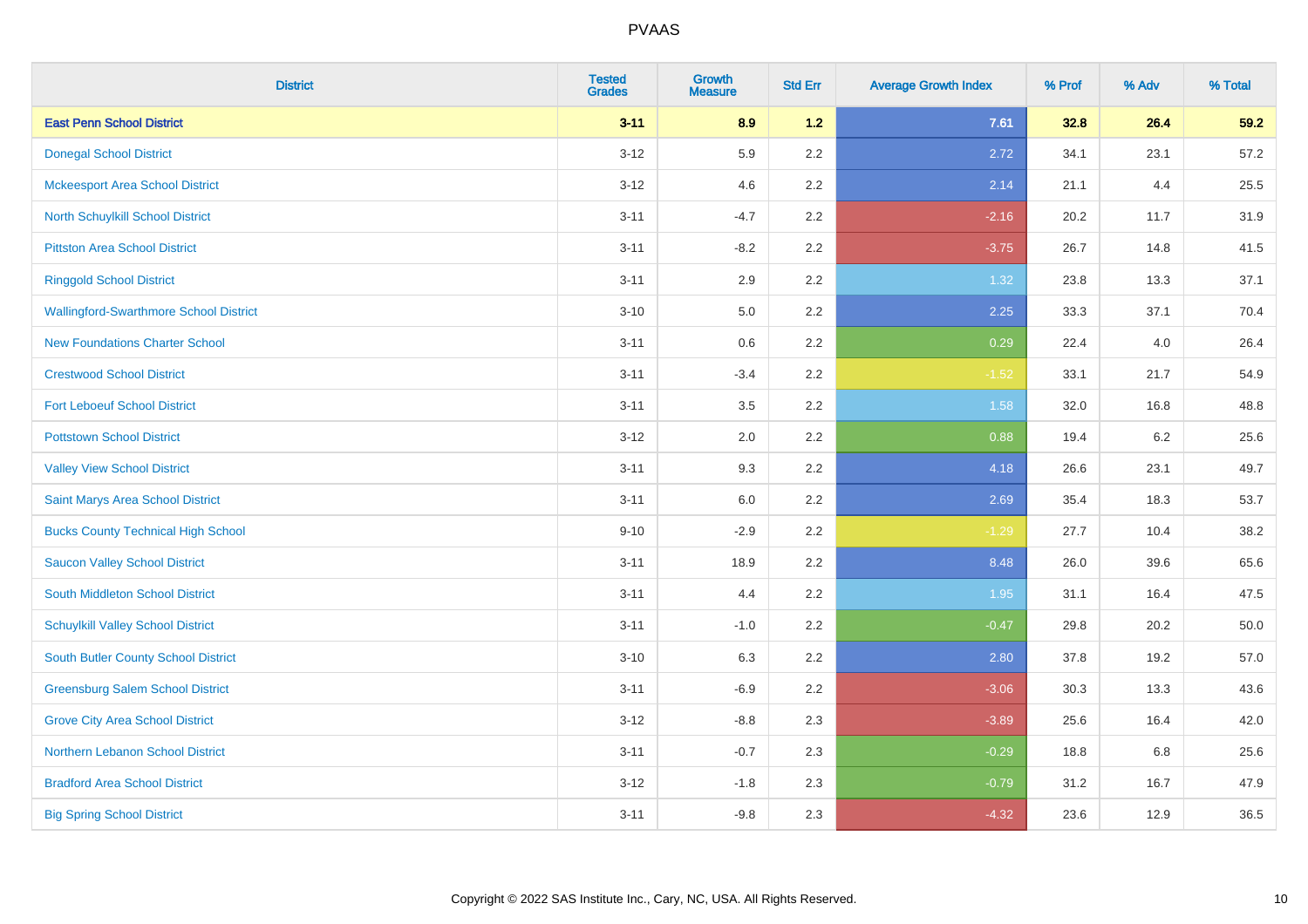| <b>District</b>                             | <b>Tested</b><br><b>Grades</b> | Growth<br><b>Measure</b> | <b>Std Err</b> | <b>Average Growth Index</b> | % Prof | % Adv   | % Total |
|---------------------------------------------|--------------------------------|--------------------------|----------------|-----------------------------|--------|---------|---------|
| <b>East Penn School District</b>            | $3 - 11$                       | 8.9                      | $1.2$          | 7.61                        | 32.8   | 26.4    | 59.2    |
| <b>Central Cambria School District</b>      | $3 - 11$                       | $-12.7$                  | 2.3            | $-5.61$                     | 19.4   | 7.4     | 26.9    |
| <b>Corry Area School District</b>           | $3 - 11$                       | $-6.8$                   | 2.3            | $-3.01$                     | 24.0   | 8.8     | 32.8    |
| <b>New Castle Area School District</b>      | $3 - 12$                       | $-13.6$                  | 2.3            | $-5.99$                     | 17.6   | 2.0     | 19.5    |
| <b>Tyrone Area School District</b>          | $3 - 12$                       | 29.2                     | 2.3            | 12.86                       | 36.6   | 29.1    | 65.7    |
| <b>Mount Pleasant Area School District</b>  | $3 - 11$                       | $-5.4$                   | 2.3            | $-2.37$                     | 33.3   | 8.7     | 42.0    |
| <b>Keystone Oaks School District</b>        | $3 - 11$                       | $-7.2$                   | 2.3            | $-3.14$                     | 30.0   | 11.1    | 41.0    |
| <b>Belle Vernon Area School District</b>    | $3 - 11$                       | 11.1                     | 2.3            | 4.88                        | 31.6   | 25.4    | 57.1    |
| <b>Central Columbia School District</b>     | $3 - 12$                       | 0.3                      | 2.3            | 0.12                        | 25.4   | 37.6    | 63.0    |
| <b>Eastern York School District</b>         | $3 - 11$                       | $-6.2$                   | 2.3            | $-2.70$                     | 27.8   | 18.5    | 46.4    |
| <b>Laurel Highlands School District</b>     | $3 - 11$                       | $-3.8$                   | 2.3            | $-1.63$                     | 20.9   | 14.6    | 35.4    |
| <b>Marple Newtown School District</b>       | $3 - 11$                       | 20.6                     | 2.3            | 8.95                        | 31.1   | 42.7    | 73.8    |
| <b>West Perry School District</b>           | $3 - 11$                       | 11.0                     | 2.3            | 4.76                        | 26.9   | 20.5    | 47.4    |
| <b>Harbor Creek School District</b>         | $3 - 11$                       | 13.4                     | 2.3            | 5.80                        | 34.5   | 40.7    | 75.2    |
| <b>Albert Gallatin Area School District</b> | $3 - 11$                       | $-1.7$                   | 2.3            | $-0.72$                     | 31.9   | 20.7    | 52.7    |
| <b>Avonworth School District</b>            | $3 - 10$                       | $-6.2$                   | 2.3            | $-2.68$                     | 35.9   | 14.1    | 50.0    |
| <b>Dauphin County Technical School</b>      | $9 - 11$                       | $-3.9$                   | 2.3            | $-1.67$                     | 18.3   | 11.1    | 29.3    |
| <b>Blackhawk School District</b>            | $3 - 11$                       | 2.0                      | 2.3            | 0.87                        | 34.6   | 20.7    | 55.3    |
| <b>Wyoming Valley West School District</b>  | $3 - 11$                       | $-5.5$                   | 2.3            | $-2.38$                     | 22.2   | 9.2     | 31.4    |
| <b>Mount Carmel Area School District</b>    | $3 - 11$                       | $-7.9$                   | 2.3            | $-3.38$                     | 18.2   | 4.4     | 22.6    |
| <b>Highlands School District</b>            | $3 - 11$                       | $-1.3$                   | 2.3            | $-0.55$                     | 32.6   | 10.5    | 43.0    |
| <b>Sharon City School District</b>          | $3 - 11$                       | $-6.5$                   | 2.3            | $-2.79$                     | 13.1   | $5.0\,$ | 18.1    |
| <b>Athens Area School District</b>          | $3 - 11$                       | 2.6                      | 2.3            | 1.11                        | 34.9   | 12.3    | 47.3    |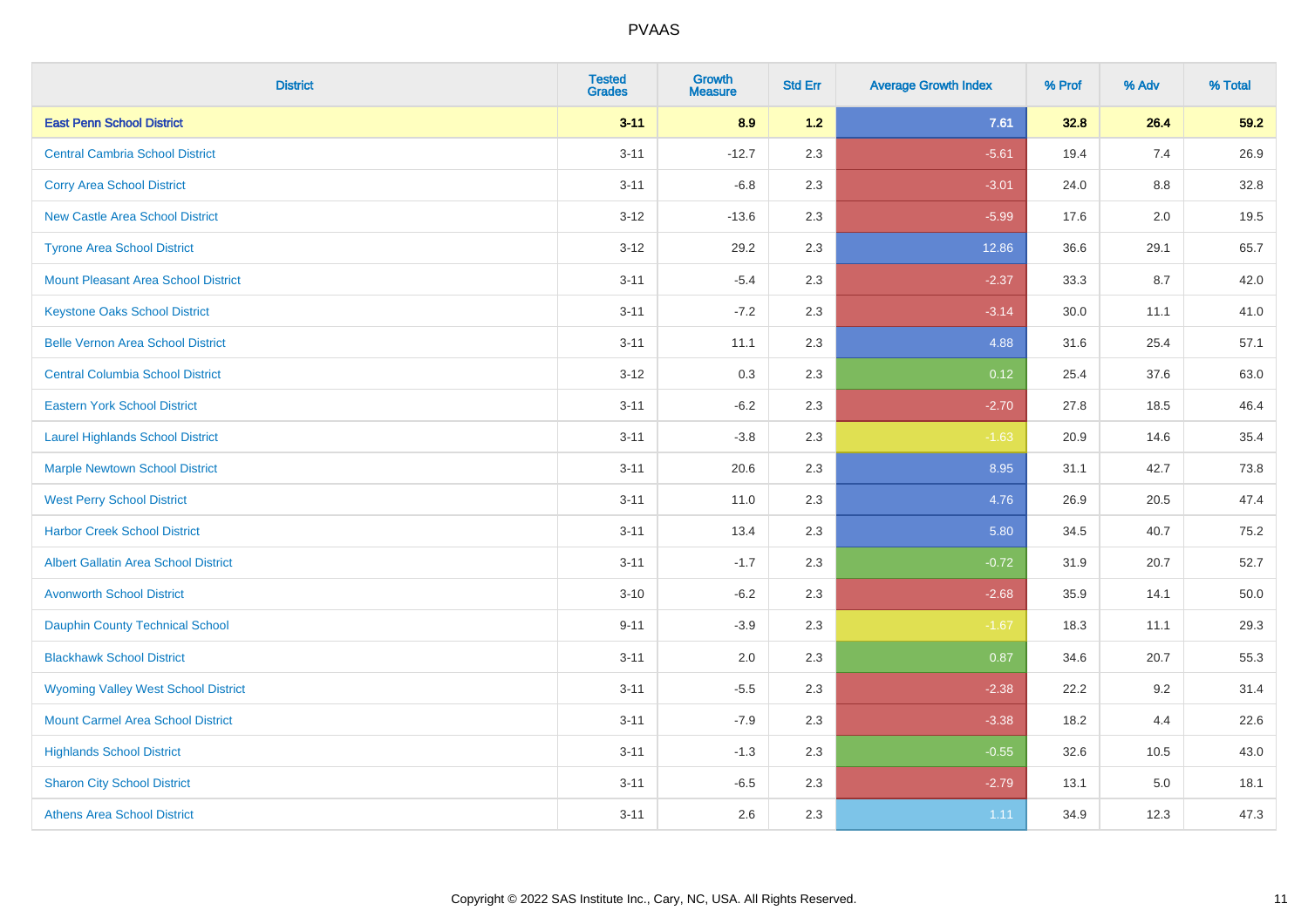| <b>District</b>                          | <b>Tested</b><br><b>Grades</b> | Growth<br><b>Measure</b> | <b>Std Err</b> | <b>Average Growth Index</b> | % Prof | % Adv | % Total |
|------------------------------------------|--------------------------------|--------------------------|----------------|-----------------------------|--------|-------|---------|
| <b>East Penn School District</b>         | $3 - 11$                       | 8.9                      | 1.2            | 7.61                        | 32.8   | 26.4  | 59.2    |
| <b>Wilson Area School District</b>       | $3 - 11$                       | $-0.3$                   | 2.4            | $-0.12$                     | 35.4   | 14.6  | 50.0    |
| <b>Lehighton Area School District</b>    | $3 - 11$                       | 11.4                     | 2.4            | 4.84                        | 30.5   | 24.9  | 55.3    |
| <b>Plum Borough School District</b>      | $3 - 11$                       | $-9.4$                   | 2.4            | $-3.98$                     | 32.9   | 27.4  | 60.4    |
| <b>Tamaqua Area School District</b>      | $3 - 12$                       | 6.5                      | 2.4            | 2.72                        | 34.3   | 17.5  | 51.8    |
| <b>Lewisburg Area School District</b>    | $3 - 11$                       | 1.7                      | 2.4            | 0.72                        | 35.9   | 35.9  | 71.8    |
| <b>Greater Johnstown School District</b> | $3 - 11$                       | $-3.5$                   | 2.4            | $-1.45$                     | 10.3   | 1.3   | 11.5    |
| <b>Somerset Area School District</b>     | $3 - 11$                       | $-7.6$                   | 2.4            | $-3.17$                     | 21.0   | 14.5  | 35.5    |
| <b>Middletown Area School District</b>   | $3 - 11$                       | $-3.4$                   | 2.4            | $-1.44$                     | 34.3   | 15.2  | 49.4    |
| <b>Bedford Area School District</b>      | $3 - 11$                       | 6.4                      | 2.4            | 2.68                        | 31.0   | 20.6  | 51.6    |
| Hamburg Area School District             | $3 - 11$                       | 0.6                      | 2.4            | 0.25                        | 28.0   | 15.5  | 43.6    |
| <b>City CHS</b>                          | $10 - 11$                      | $-5.6$                   | 2.4            | $-2.34$                     | 15.9   | 1.5   | 17.4    |
| <b>Bermudian Springs School District</b> | $3 - 11$                       | 2.5                      | 2.4            | 1.05                        | 31.8   | 23.5  | 55.3    |
| <b>Wilkes-Barre Area School District</b> | $3 - 11$                       | $-12.4$                  | 2.4            | $-5.18$                     | 14.2   | 3.7   | 17.9    |
| <b>Fairview School District</b>          | $3 - 11$                       | 8.3                      | 2.4            | 3.43                        | 41.9   | 34.9  | 76.7    |
| <b>Penn Hills School District</b>        | $3 - 11$                       | 0.0                      | 2.4            | 0.02                        | 18.4   | 7.1   | 25.6    |
| <b>Penn Cambria School District</b>      | $3 - 11$                       | $-4.5$                   | 2.4            | $-1.86$                     | 27.3   | 15.8  | 43.2    |
| <b>Spring Cove School District</b>       | $3 - 11$                       | 9.1                      | 2.4            | 3.77                        | 31.8   | 25.4  | 57.1    |
| Jim Thorpe Area School District          | $3 - 11$                       | $-10.9$                  | 2.4            | $-4.48$                     | 19.5   | 6.0   | 25.5    |
| <b>Agora Cyber Charter School</b>        | $3 - 11$                       | 14.6                     | 2.4            | 6.03                        | 24.7   | 19.5  | 44.2    |
| <b>General Mclane School District</b>    | $3 - 11$                       | $-10.7$                  | 2.4            | $-4.40$                     | 34.0   | 15.6  | 49.6    |
| <b>Shikellamy School District</b>        | $3 - 10$                       | $-8.3$                   | 2.4            | $-3.42$                     | 20.8   | 18.5  | 39.2    |
| Oil City Area School District            | $3 - 11$                       | 8.6                      | 2.4            | 3.56                        | 29.1   | 13.1  | 42.2    |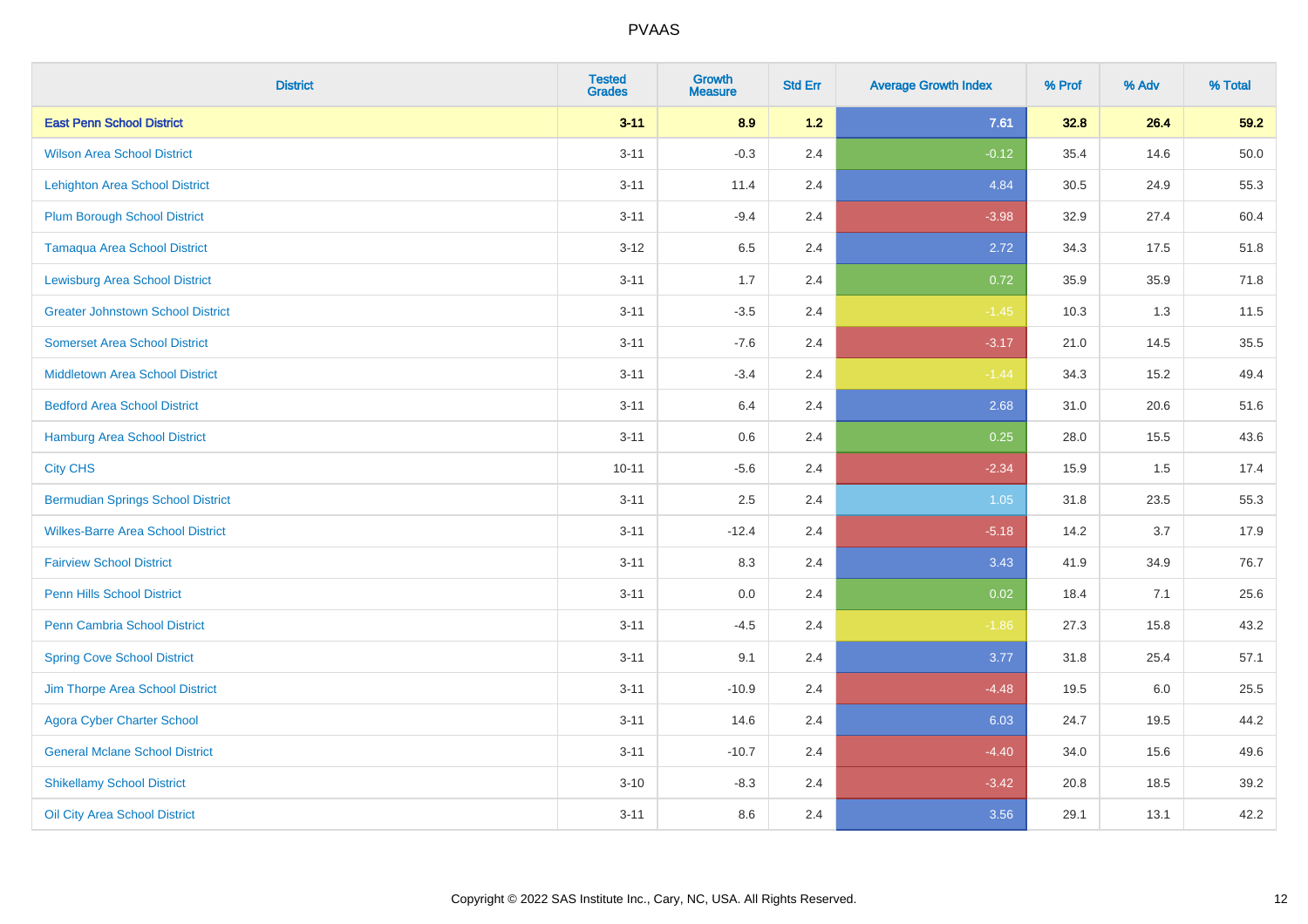| <b>District</b>                                | <b>Tested</b><br><b>Grades</b> | Growth<br><b>Measure</b> | <b>Std Err</b> | <b>Average Growth Index</b> | % Prof | % Adv | % Total |
|------------------------------------------------|--------------------------------|--------------------------|----------------|-----------------------------|--------|-------|---------|
| <b>East Penn School District</b>               | $3 - 11$                       | 8.9                      | $1.2$          | 7.61                        | 32.8   | 26.4  | 59.2    |
| <b>Littlestown Area School District</b>        | $3 - 11$                       | 28.7                     | 2.4            | 11.83                       | 38.4   | 29.3  | 67.7    |
| <b>Berwick Area School District</b>            | $3 - 11$                       | $-6.9$                   | 2.4            | $-2.84$                     | 22.3   | 11.5  | 33.8    |
| <b>Tredyffrin-Easttown School District</b>     | $3 - 10$                       | 8.7                      | 2.4            | 3.57                        | 35.2   | 35.8  | 71.0    |
| <b>Annville-Cleona School District</b>         | $3 - 12$                       | 1.1                      | 2.4            | 0.45                        | 34.8   | 13.6  | 48.5    |
| <b>Oley Valley School District</b>             | $3 - 11$                       | 1.4                      | 2.4            | 0.56                        | 37.4   | 23.9  | 61.4    |
| <b>Shamokin Area School District</b>           | $3 - 11$                       | $-2.6$                   | 2.5            | $-1.06$                     | 19.6   | 9.8   | 29.3    |
| <b>Slippery Rock Area School District</b>      | $3 - 11$                       | $-3.8$                   | 2.5            | $-1.56$                     | 30.8   | 21.9  | 52.7    |
| <b>Elizabeth Forward School District</b>       | $3 - 11$                       | $-5.5$                   | 2.5            | $-2.25$                     | 32.2   | 12.8  | 45.0    |
| <b>Wayne Highlands School District</b>         | $3 - 11$                       | 22.5                     | 2.5            | 9.16                        | 33.8   | 40.4  | 74.2    |
| <b>MaST Community Charter School</b>           | $3 - 10$                       | $-0.9$                   | 2.5            | $-0.34$                     | 25.0   | 21.6  | 46.6    |
| <b>Universal Audenried Charter School</b>      | $9 - 11$                       | $-3.8$                   | 2.5            | $-1.53$                     | 3.0    | 0.5   | 3.5     |
| Lehigh Valley Charter High School For The Arts | $9 - 10$                       | $-11.8$                  | 2.5            | $-4.76$                     | 28.9   | 5.7   | 34.6    |
| <b>Deer Lakes School District</b>              | $3 - 11$                       | $-10.0$                  | 2.5            | $-4.02$                     | 27.7   | 9.9   | 37.6    |
| <b>Quaker Valley School District</b>           | $3 - 11$                       | 12.2                     | 2.5            | 4.90                        | 39.5   | 26.4  | 65.9    |
| <b>Wyoming Area School District</b>            | $3 - 10$                       | $-5.5$                   | 2.5            | $-2.21$                     | 32.0   | 9.6   | 41.6    |
| <b>Scranton School District</b>                | $3 - 12$                       | $-10.1$                  | 2.5            | $-4.04$                     | 20.0   | 7.7   | 27.7    |
| <b>West Mifflin Area School District</b>       | $3 - 12$                       | $-11.9$                  | 2.5            | $-4.77$                     | 15.9   | 4.0   | 19.9    |
| <b>Milton Area School District</b>             | $3 - 11$                       | $-10.1$                  | 2.5            | $-4.04$                     | 23.0   | 11.3  | 34.2    |
| <b>Tech Freire Charter School</b>              | $9 - 11$                       | 0.7                      | 2.5            | 0.27                        | 3.6    | 0.0   | 3.6     |
| <b>Upper Adams School District</b>             | $3 - 11$                       | 0.9                      | 2.5            | 0.37                        | 33.0   | 17.0  | 50.0    |
| <b>Hermitage School District</b>               | $3 - 12$                       | 14.0                     | 2.5            | 5.59                        | 34.0   | 27.0  | 61.0    |
| <b>Titusville Area School District</b>         | $3 - 11$                       | $-5.0$                   | 2.5            | $-1.98$                     | 26.5   | 6.8   | 33.3    |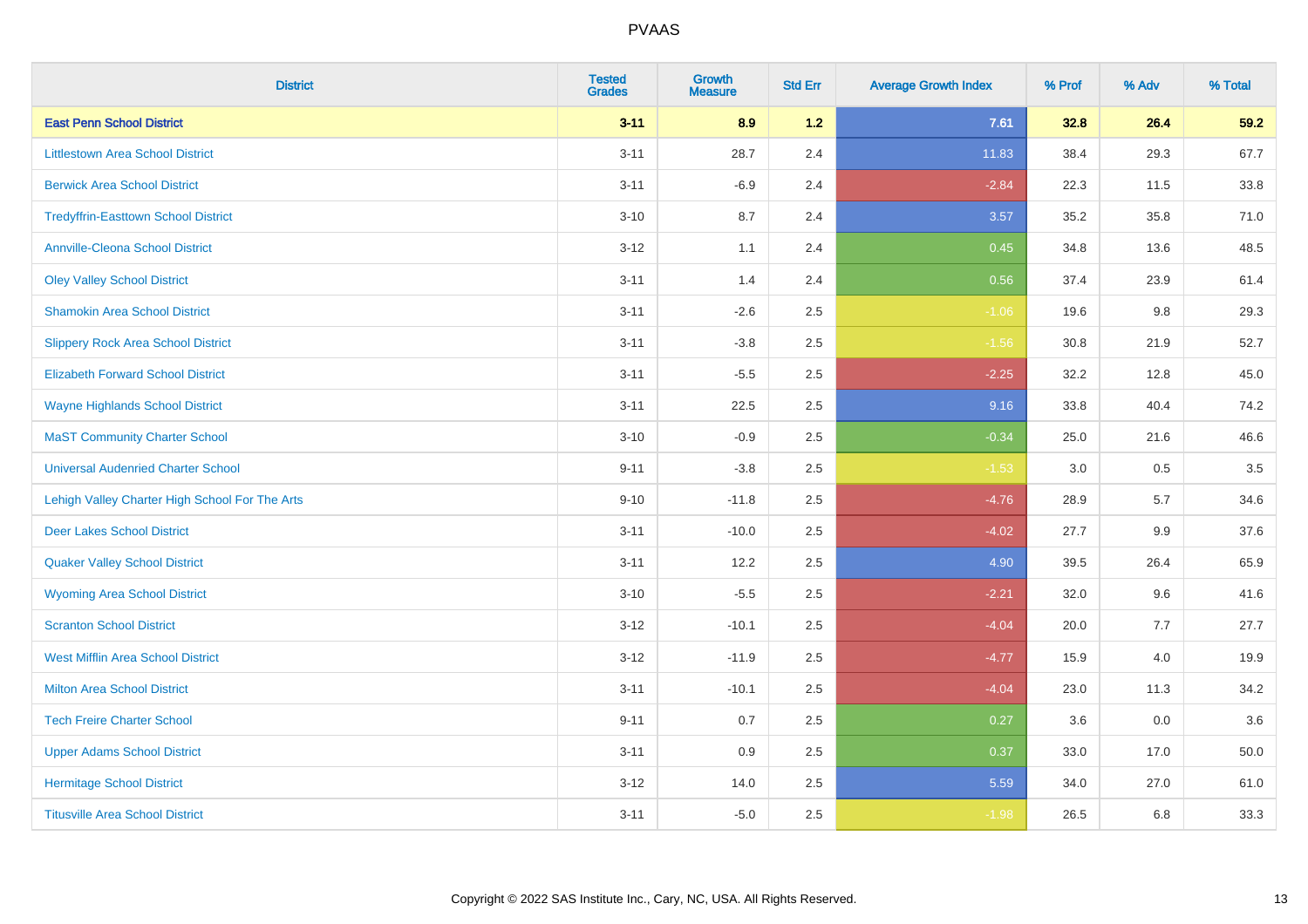| <b>District</b>                                                       | <b>Tested</b><br><b>Grades</b> | <b>Growth</b><br><b>Measure</b> | <b>Std Err</b> | <b>Average Growth Index</b> | % Prof | % Adv | % Total |
|-----------------------------------------------------------------------|--------------------------------|---------------------------------|----------------|-----------------------------|--------|-------|---------|
| <b>East Penn School District</b>                                      | $3 - 11$                       | 8.9                             | 1.2            | 7.61                        | 32.8   | 26.4  | 59.2    |
| Pen Argyl Area School District                                        | $3 - 12$                       | 12.8                            | 2.5            | 5.10                        | 28.5   | 23.8  | 52.3    |
| Northern Lehigh School District                                       | $3 - 12$                       | 6.1                             | 2.5            | 2.42                        | 21.4   | 18.0  | 39.3    |
| <b>Central Greene School District</b>                                 | $3 - 11$                       | $-0.4$                          | 2.5            | $-0.15$                     | 27.8   | 14.8  | 42.6    |
| <b>Bald Eagle Area School District</b>                                | $3 - 11$                       | 7.6                             | 2.5            | 3.00                        | 31.6   | 15.6  | 47.3    |
| <b>Jersey Shore Area School District</b>                              | $3 - 11$                       | 0.7                             | 2.5            | 0.27                        | 39.3   | 13.6  | 52.9    |
| <b>Forest Hills School District</b>                                   | $3 - 11$                       | 1.8                             | 2.5            | 0.71                        | 28.8   | 10.3  | 39.1    |
| Preparatory Charter School Of Mathematics, Science, Tech, And Careers | $9 - 10$                       | $-5.1$                          | 2.5            | $-2.03$                     | 6.3    | 1.4   | 7.7     |
| Ambridge Area School District                                         | $3 - 12$                       | $-19.4$                         | 2.5            | $-7.64$                     | 23.2   | 5.6   | 28.9    |
| <b>Beaver Area School District</b>                                    | $3 - 10$                       | $-3.0$                          | 2.5            | $-1.16$                     | 25.8   | 27.8  | 53.6    |
| <b>Woodland Hills School District</b>                                 | $3 - 12$                       | $-4.2$                          | 2.5            | $-1.66$                     | 10.1   | 1.4   | 11.5    |
| <b>Innovative Arts Academy Charter School</b>                         | $6 - 11$                       | $-7.2$                          | 2.5            | $-2.83$                     | 2.0    | 0.0   | 2.0     |
| <b>South Park School District</b>                                     | $3 - 11$                       | $-8.8$                          | 2.5            | $-3.46$                     | 28.1   | 17.0  | 45.2    |
| <b>Brandywine Heights Area School District</b>                        | $3 - 11$                       | 5.8                             | 2.6            | 2.27                        | 27.7   | 28.6  | 56.2    |
| <b>Conneaut School District</b>                                       | $3 - 12$                       | $-2.3$                          | 2.6            | $-0.91$                     | 27.4   | 9.7   | 37.1    |
| <b>Midd-West School District</b>                                      | $3 - 11$                       | 3.6                             | 2.6            | 1.42                        | 28.6   | 25.0  | 53.6    |
| Huntingdon Area School District                                       | $3 - 11$                       | 5.8                             | 2.6            | 2.28                        | 27.8   | 17.4  | 45.2    |
| <b>Danville Area School District</b>                                  | $3 - 11$                       | 18.4                            | 2.6            | 7.19                        | 32.0   | 46.1  | 78.1    |
| Perseus House Charter School Of Excellence                            | $6 - 11$                       | $-6.4$                          | 2.6            | $-2.50$                     | 0.9    | 0.0   | 0.9     |
| Northern Tioga School District                                        | $3 - 12$                       | 6.8                             | 2.6            | 2.64                        | 25.0   | 16.9  | 41.9    |
| <b>Girard School District</b>                                         | $3 - 11$                       | $-12.3$                         | 2.6            | $-4.76$                     | 29.7   | 18.9  | 48.6    |
| Philadelphia Electrical & Tech Charter High School                    | $10 - 10$                      | 1.2                             | 2.6            | 0.45                        | 0.9    | 0.0   | 0.9     |
| <b>Central Valley School District</b>                                 | $3 - 10$                       | 4.7                             | 2.6            | 1.83                        | 37.8   | 18.5  | 56.3    |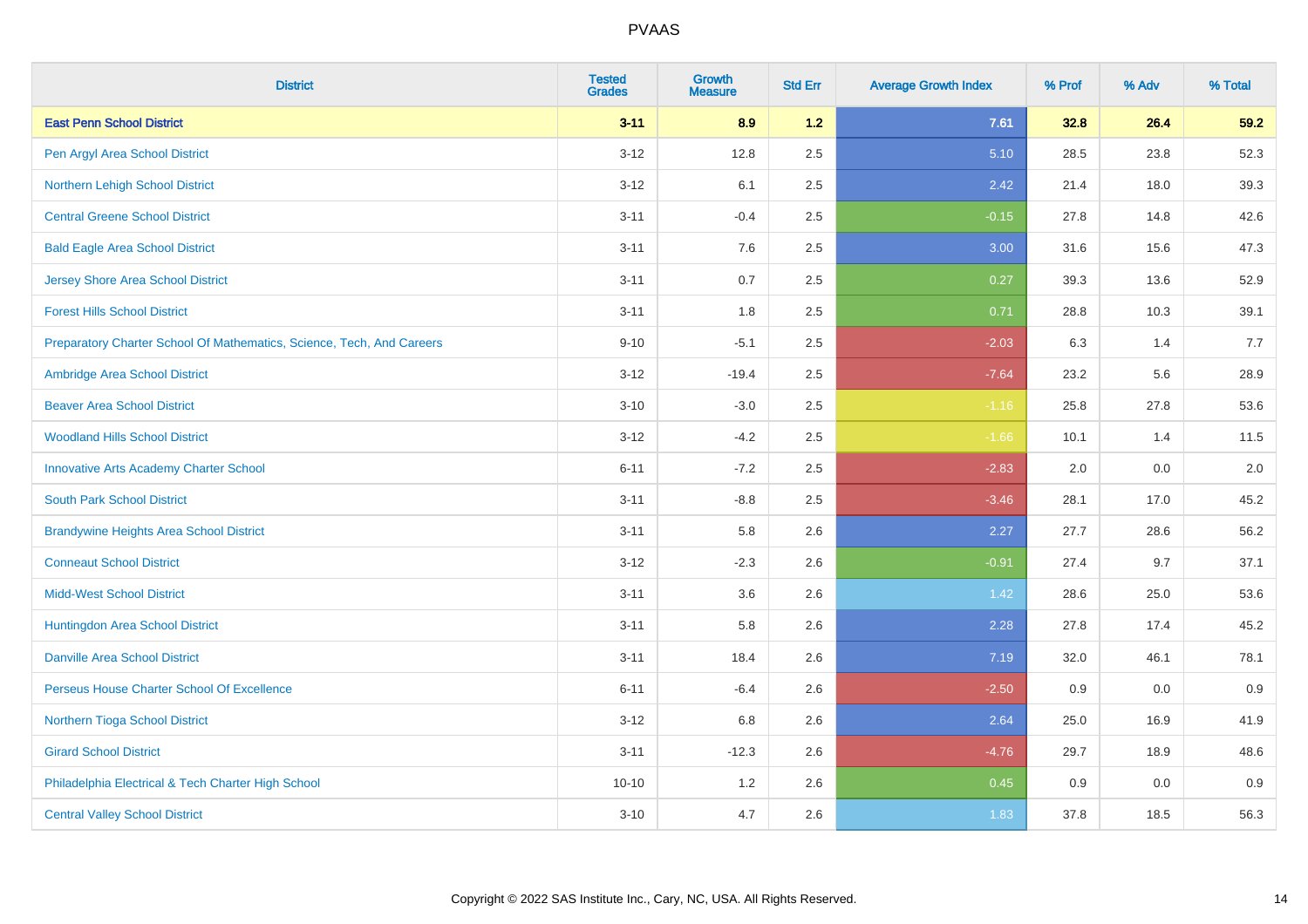| <b>District</b>                                  | <b>Tested</b><br><b>Grades</b> | <b>Growth</b><br><b>Measure</b> | <b>Std Err</b> | <b>Average Growth Index</b> | % Prof | % Adv | % Total |
|--------------------------------------------------|--------------------------------|---------------------------------|----------------|-----------------------------|--------|-------|---------|
| <b>East Penn School District</b>                 | $3 - 11$                       | 8.9                             | 1.2            | 7.61                        | 32.8   | 26.4  | 59.2    |
| <b>Susquenita School District</b>                | $3 - 11$                       | $-5.9$                          | 2.6            | $-2.28$                     | 30.6   | 13.9  | 44.4    |
| <b>Collegium Charter School</b>                  | $3 - 10$                       | 21.2                            | 2.6            | 8.18                        | 25.4   | 16.4  | 41.8    |
| <b>Western Wayne School District</b>             | $3 - 11$                       | 3.6                             | 2.6            | 1.39                        | 30.8   | 16.2  | 47.0    |
| <b>Wyomissing Area School District</b>           | $3-12$                         | $-2.4$                          | 2.6            | $-0.92$                     | 25.6   | 28.1  | 53.7    |
| <b>Franklin Area School District</b>             | $3 - 11$                       | $-3.7$                          | 2.6            | $-1.43$                     | 30.5   | 5.9   | 36.4    |
| Community Academy Of Philadelphia Charter School | $3 - 11$                       | 0.1                             | 2.6            | 0.06                        | 9.7    | 2.6   | 12.4    |
| <b>Derry Area School District</b>                | $3 - 11$                       | $-11.8$                         | 2.6            | $-4.53$                     | 34.8   | 6.1   | 40.9    |
| <b>Greater Nanticoke Area School District</b>    | $3-12$                         | $-6.8$                          | 2.6            | $-2.58$                     | 15.2   | 8.9   | 24.1    |
| <b>Chester-Upland School District</b>            | $3 - 11$                       | $-3.6$                          | 2.6            | $-1.38$                     | 1.6    | 0.0   | 1.6     |
| <b>Hopewell Area School District</b>             | $3 - 11$                       | 0.8                             | 2.6            | 0.31                        | 34.5   | 12.4  | 46.9    |
| <b>Richland School District</b>                  | $3 - 11$                       | $-6.9$                          | 2.6            | $-2.63$                     | 40.1   | 20.9  | 61.0    |
| Penns Valley Area School District                | $3 - 12$                       | 14.1                            | 2.6            | 5.33                        | 29.6   | 23.3  | 52.9    |
| <b>Montoursville Area School District</b>        | $3 - 12$                       | $-8.4$                          | 2.6            | $-3.17$                     | 38.8   | 18.2  | 57.0    |
| Karns City Area School District                  | $3 - 11$                       | $-7.2$                          | 2.6            | $-2.71$                     | 26.4   | 20.8  | 47.2    |
| <b>Towanda Area School District</b>              | $3 - 11$                       | $-4.0$                          | 2.6            | $-1.52$                     | 24.8   | 9.9   | 34.8    |
| <b>Neshannock Township School District</b>       | $3 - 10$                       | $-12.5$                         | 2.7            | $-4.73$                     | 29.0   | 13.0  | 42.0    |
| Susquehanna Township School District             | $3-12$                         | 3.9                             | 2.7            | 1.45                        | 19.0   | 13.1  | 32.0    |
| Boys Latin Of Philadelphia Charter School        | $6 - 12$                       | $-8.0$                          | 2.7            | $-3.02$                     | 1.4    | 0.0   | 1.4     |
| <b>Riverside School District</b>                 | $3 - 11$                       | $-6.2$                          | 2.7            | $-2.33$                     | 20.8   | 17.0  | 37.7    |
| <b>Palmerton Area School District</b>            | $3 - 11$                       | $-0.9$                          | 2.7            | $-0.34$                     | 34.3   | 14.3  | 48.6    |
| <b>Loyalsock Township School District</b>        | $3-12$                         | 26.7                            | 2.7            | 9.92                        | 36.8   | 35.1  | 71.9    |
| <b>Schuylkill Haven Area School District</b>     | $3 - 11$                       | $-5.3$                          | 2.7            | $-1.96$                     | 22.2   | 11.6  | 33.8    |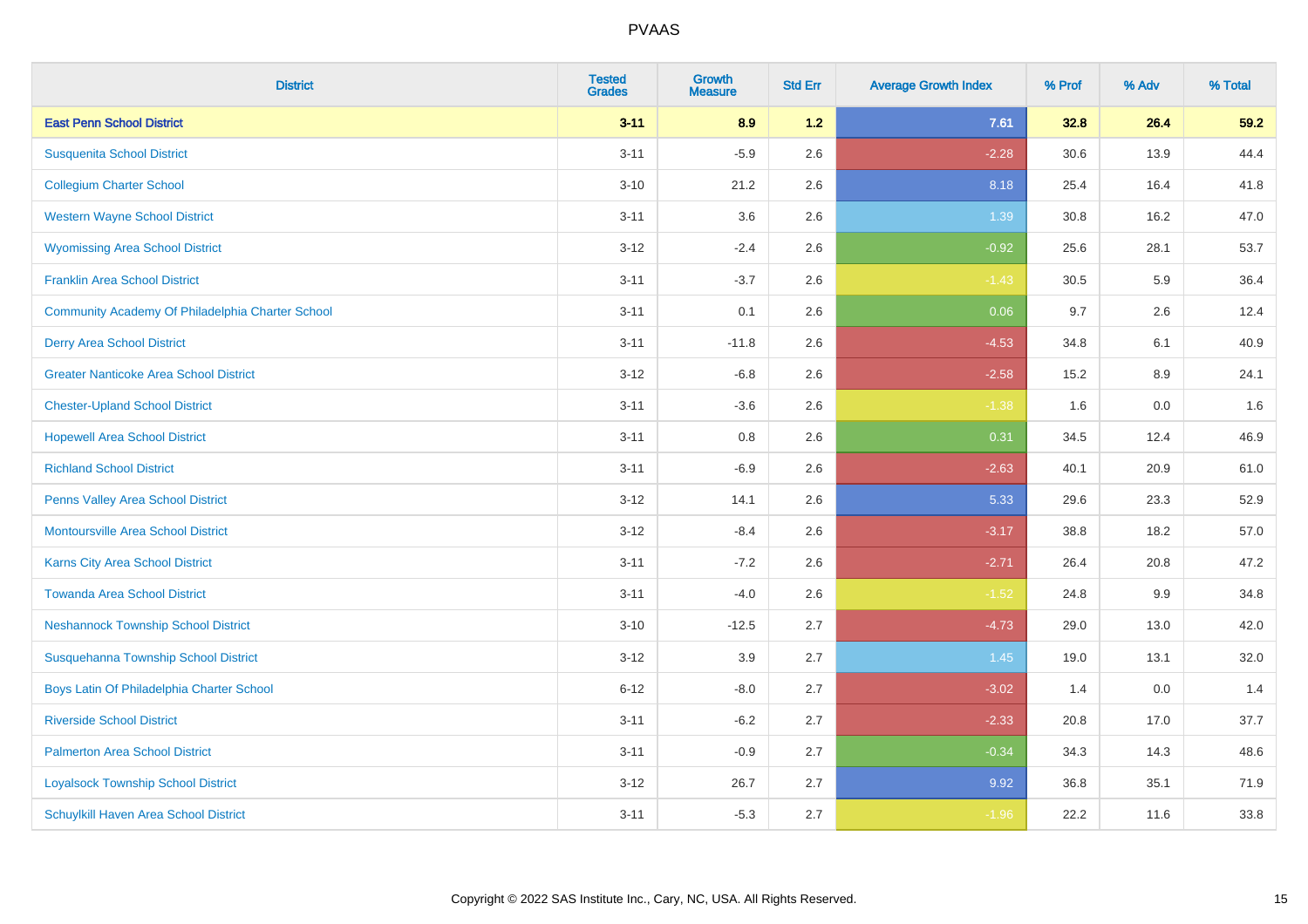| <b>District</b>                                    | <b>Tested</b><br><b>Grades</b> | <b>Growth</b><br><b>Measure</b> | <b>Std Err</b> | <b>Average Growth Index</b> | % Prof | % Adv   | % Total |
|----------------------------------------------------|--------------------------------|---------------------------------|----------------|-----------------------------|--------|---------|---------|
| <b>East Penn School District</b>                   | $3 - 11$                       | 8.9                             | 1.2            | 7.61                        | 32.8   | 26.4    | 59.2    |
| <b>Dunmore School District</b>                     | $3 - 11$                       | $-12.2$                         | 2.7            | $-4.51$                     | 15.0   | 5.3     | 20.4    |
| <b>Riverside Beaver County School District</b>     | $3 - 11$                       | $-5.5$                          | 2.7            | $-2.03$                     | 35.8   | 23.2    | 59.0    |
| <b>Punxsutawney Area School District</b>           | $3 - 11$                       | 15.8                            | 2.7            | 5.83                        | 18.6   | 29.0    | 47.6    |
| <b>Mid Valley School District</b>                  | $3 - 10$                       | $-11.1$                         | 2.7            | $-4.07$                     | 28.3   | 8.1     | 36.4    |
| <b>North East School District</b>                  | $3 - 11$                       | $-5.3$                          | 2.7            | $-1.97$                     | 31.7   | 24.8    | 56.4    |
| <b>Yough School District</b>                       | $3 - 10$                       | $-6.2$                          | 2.7            | $-2.27$                     | 28.9   | 8.8     | 37.7    |
| <b>Warrior Run School District</b>                 | $3 - 11$                       | 10.5                            | 2.7            | 3.86                        | 34.1   | 16.8    | 50.9    |
| Philadelphia Academy Charter School                | $3 - 11$                       | $-14.7$                         | 2.7            | $-5.42$                     | 21.6   | 3.9     | 25.5    |
| <b>West York Area School District</b>              | $3 - 12$                       | $-9.8$                          | 2.7            | $-3.57$                     | 21.9   | 10.9    | 32.8    |
| <b>Lincoln Park Performing Arts Charter School</b> | $7 - 11$                       | $-14.9$                         | 2.7            | $-5.45$                     | 39.3   | 8.9     | 48.2    |
| <b>Charleroi School District</b>                   | $3 - 11$                       | $-4.3$                          | 2.7            | $-1.55$                     | 22.2   | 15.9    | 38.1    |
| <b>Hanover Public School District</b>              | $3 - 11$                       | $-12.4$                         | 2.7            | $-4.50$                     | 22.7   | $6.2\,$ | 28.9    |
| <b>Wattsburg Area School District</b>              | $3 - 11$                       | 1.0                             | 2.7            | 0.36                        | 20.4   | 12.4    | 32.7    |
| <b>Lakeland School District</b>                    | $3 - 11$                       | 13.3                            | 2.8            | 4.80                        | 22.2   | 21.2    | 43.4    |
| <b>Montrose Area School District</b>               | $3 - 10$                       | 12.3                            | 2.8            | 4.41                        | 37.8   | 28.9    | 66.7    |
| Lake-Lehman School District                        | $3 - 11$                       | 14.9                            | 2.8            | 5.34                        | 25.8   | 22.5    | 48.3    |
| <b>Mohawk Area School District</b>                 | $3 - 11$                       | $-10.5$                         | 2.8            | $-3.75$                     | 35.1   | 10.6    | 45.7    |
| <b>Kutztown Area School District</b>               | $3 - 12$                       | 9.3                             | 2.8            | 3.34                        | 38.5   | 14.6    | 53.2    |
| Columbia-Montour AVTS                              | $9 - 10$                       | $-7.1$                          | 2.8            | $-2.52$                     | 19.5   | 3.2     | 22.7    |
| <b>Blairsville-Saltsburg School District</b>       | $3 - 11$                       | $-7.5$                          | 2.8            | $-2.67$                     | 20.1   | 8.2     | 28.3    |
| Mastery Charter School - Shoemaker Campus          | $7 - 10$                       | $-2.3$                          | 2.8            | $-0.81$                     | 10.1   | 3.7     | 13.8    |
| <b>Iroquois School District</b>                    | $3 - 11$                       | 13.6                            | 2.8            | 4.83                        | 33.3   | 16.0    | 49.4    |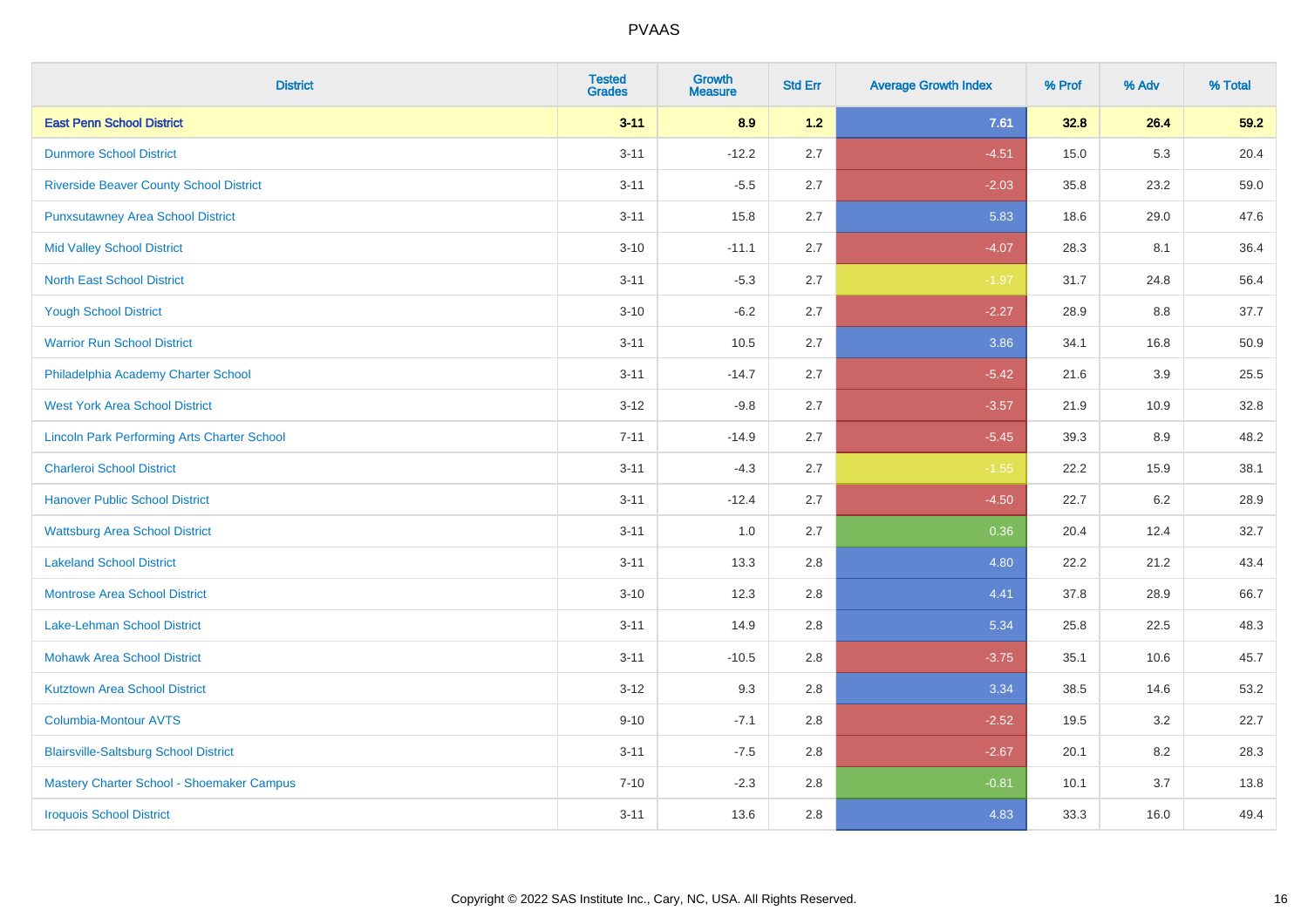| <b>District</b>                              | <b>Tested</b><br><b>Grades</b> | <b>Growth</b><br><b>Measure</b> | <b>Std Err</b> | <b>Average Growth Index</b> | % Prof | % Adv | % Total |
|----------------------------------------------|--------------------------------|---------------------------------|----------------|-----------------------------|--------|-------|---------|
| <b>East Penn School District</b>             | $3 - 11$                       | 8.9                             | 1.2            | 7.61                        | 32.8   | 26.4  | 59.2    |
| Southern Tioga School District               | $3 - 11$                       | $-0.1$                          | 2.8            | $-0.03$                     | 26.3   | 10.3  | 36.6    |
| Catasauqua Area School District              | $3 - 12$                       | $-7.3$                          | 2.8            | $-2.58$                     | 27.1   | 11.2  | 38.3    |
| <b>Bellwood-Antis School District</b>        | $3 - 10$                       | $3.5\,$                         | 2.8            | 1.24                        | 40.9   | 19.4  | 60.2    |
| <b>Mount Union Area School District</b>      | $3 - 10$                       | $-2.5$                          | 2.8            | $-0.89$                     | 19.8   | 5.8   | 25.6    |
| <b>Westmont Hilltop School District</b>      | $3 - 11$                       | $-1.0$                          | 2.8            | $-0.36$                     | 33.3   | 14.7  | 48.0    |
| <b>Big Beaver Falls Area School District</b> | $3 - 11$                       | $-17.9$                         | 2.8            | $-6.27$                     | 9.4    | 2.8   | 12.2    |
| <b>Elk Lake School District</b>              | $3 - 11$                       | $-6.1$                          | 2.9            | $-2.12$                     | 26.3   | 11.6  | 37.9    |
| <b>Kane Area School District</b>             | $3 - 10$                       | 8.8                             | 2.9            | 3.07                        | 31.4   | 19.8  | 51.2    |
| <b>Marion Center Area School District</b>    | $3 - 10$                       | 0.8                             | 2.9            | 0.27                        | 23.3   | 11.1  | 34.4    |
| <b>Canton Area School District</b>           | $3 - 11$                       | 8.4                             | 2.9            | 2.92                        | 13.8   | 23.0  | 36.8    |
| <b>Palisades School District</b>             | $3 - 11$                       | 7.7                             | 2.9            | 2.66                        | 27.8   | 20.3  | 48.1    |
| <b>Moniteau School District</b>              | $3 - 11$                       | $-11.8$                         | 2.9            | $-4.07$                     | 22.6   | 5.0   | 27.6    |
| <b>Chestnut Ridge School District</b>        | $3 - 12$                       | 4.0                             | 2.9            | 1.38                        | 33.2   | 11.0  | 44.2    |
| <b>Cambria Heights School District</b>       | $3 - 10$                       | $-6.2$                          | 2.9            | $-2.11$                     | 25.0   | 13.0  | 38.0    |
| <b>Washington School District</b>            | $3 - 11$                       | $-15.9$                         | 2.9            | $-5.44$                     | 12.9   | 1.7   | 14.7    |
| <b>Bristol Borough School District</b>       | $3 - 12$                       | $-5.9$                          | 2.9            | $-2.00$                     | 27.8   | 3.3   | 31.1    |
| New Hope-Solebury School District            | $3 - 11$                       | 28.8                            | 2.9            | 9.77                        | 31.6   | 50.0  | 81.6    |
| <b>Camp Hill School District</b>             | $3 - 12$                       | 20.7                            | 2.9            | 7.00                        | 32.3   | 41.4  | 73.7    |
| <b>Apollo-Ridge School District</b>          | $3-12$                         | 9.5                             | 3.0            | 3.23                        | 34.0   | 9.4   | 43.4    |
| <b>Greenville Area School District</b>       | $3 - 11$                       | $-13.2$                         | 3.0            | $-4.45$                     | 32.1   | 4.6   | 36.7    |
| Philipsburg-Osceola Area School District     | $3 - 11$                       | 4.1                             | 3.0            | 1.37                        | 22.5   | 16.2  | 38.8    |
| <b>Mcguffey School District</b>              | $3 - 11$                       | $-12.1$                         | 3.0            | $-4.06$                     | 12.8   | 5.9   | 18.6    |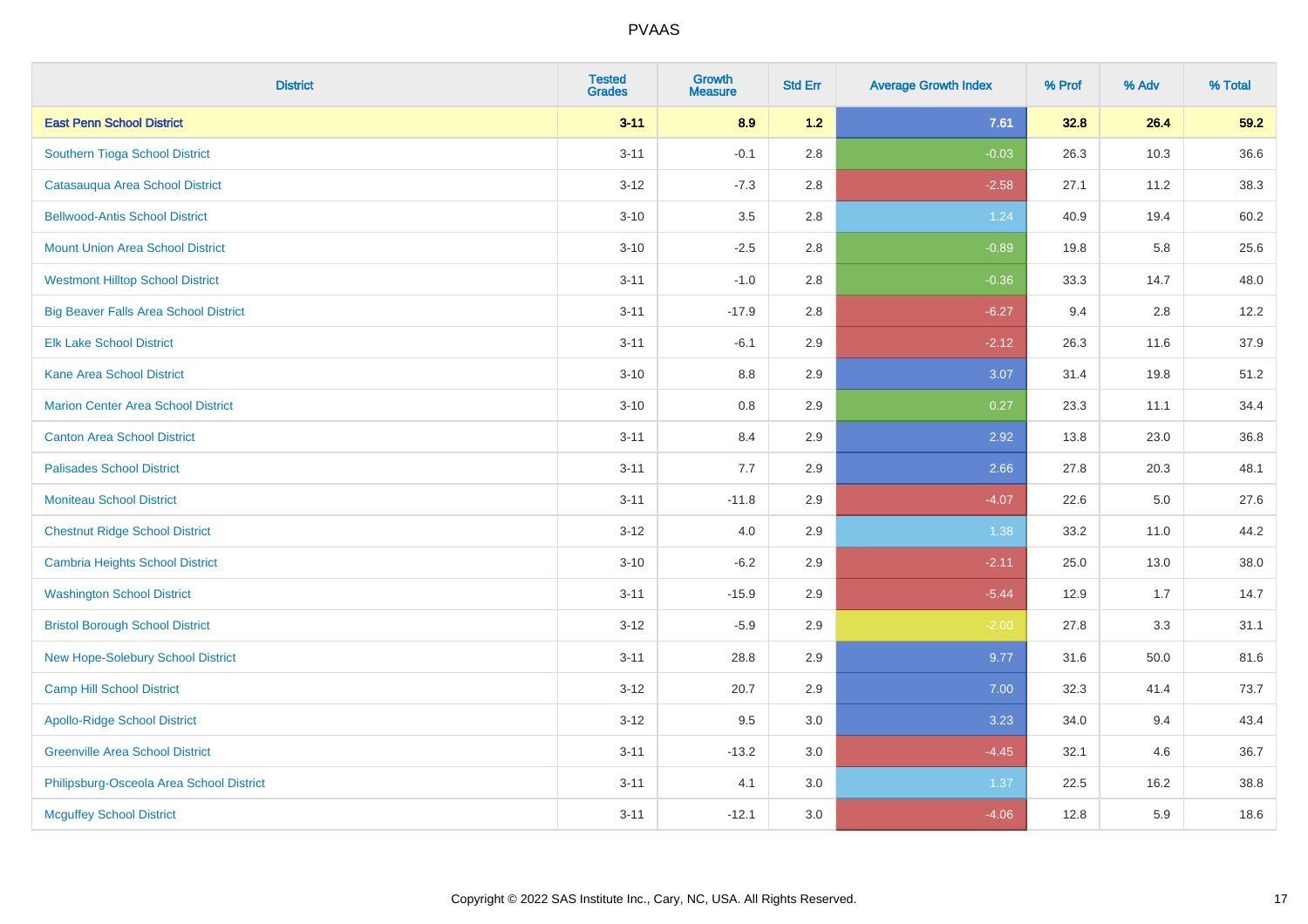| <b>District</b>                                   | <b>Tested</b><br><b>Grades</b> | <b>Growth</b><br><b>Measure</b> | <b>Std Err</b> | <b>Average Growth Index</b> | % Prof | % Adv | % Total |
|---------------------------------------------------|--------------------------------|---------------------------------|----------------|-----------------------------|--------|-------|---------|
| <b>East Penn School District</b>                  | $3 - 11$                       | 8.9                             | $1.2$          | 7.61                        | 32.8   | 26.4  | 59.2    |
| <b>Bentworth School District</b>                  | $3 - 11$                       | $7.0$                           | 3.0            | 2.36                        | 26.6   | 17.0  | 43.6    |
| Lehigh Valley Academy Regional Charter School     | $3 - 11$                       | $-5.9$                          | 3.0            | $-1.98$                     | 20.0   | 7.7   | 27.7    |
| Southern Columbia Area School District            | $3 - 11$                       | $-8.5$                          | 3.0            | $-2.83$                     | 30.5   | 12.8  | 43.3    |
| <b>Pine Grove Area School District</b>            | $3 - 11$                       | $-1.1$                          | 3.0            | $-0.36$                     | 29.5   | 14.3  | 43.8    |
| Mastery Charter School - Hardy Williams           | $3 - 11$                       | 6.6                             | 3.0            | 2.21                        | 24.7   | 1.2   | 25.9    |
| <b>Windber Area School District</b>               | $3 - 11$                       | $-11.9$                         | 3.0            | $-3.94$                     | 41.0   | 10.3  | 51.3    |
| <b>Wellsboro Area School District</b>             | $3 - 11$                       | $-6.3$                          | 3.0            | $-2.08$                     | 24.4   | 13.4  | 37.8    |
| <b>MaST Community Charter School II</b>           | $3 - 10$                       | 1.4                             | 3.0            | 0.45                        | 16.1   | 4.6   | 20.7    |
| <b>East Allegheny School District</b>             | $3 - 11$                       | $-6.4$                          | 3.0            | $-2.11$                     | 21.0   | 7.4   | 28.4    |
| <b>Executive Education Academy Charter School</b> | $3 - 10$                       | $-14.6$                         | 3.0            | $-4.81$                     | 8.5    | 1.2   | 9.8     |
| <b>Brentwood Borough School District</b>          | $3 - 11$                       | 1.3                             | 3.0            | 0.44                        | 20.2   | 16.0  | 36.2    |
| <b>Uniontown Area School District</b>             | $3 - 11$                       | $-2.8$                          | 3.1            | $-0.91$                     | 31.7   | 7.3   | 39.0    |
| <b>Carmichaels Area School District</b>           | $3 - 10$                       | $-7.0$                          | 3.1            | $-2.30$                     | 17.8   | 9.6   | 27.4    |
| <b>Freedom Area School District</b>               | $3 - 11$                       | $-6.3$                          | 3.1            | $-2.04$                     | 22.9   | 8.4   | 31.3    |
| <b>Springfield Township School District</b>       | $3 - 11$                       | $-3.9$                          | 3.1            | $-1.27$                     | 37.2   | 30.8  | 68.1    |
| <b>Southmoreland School District</b>              | $3 - 11$                       | $-12.5$                         | 3.1            | $-4.04$                     | 33.3   | 15.5  | 48.8    |
| <b>Avon Grove Charter School</b>                  | $3 - 11$                       | 9.8                             | 3.1            | 3.18                        | 32.4   | 26.0  | 58.4    |
| <b>Mercer Area School District</b>                | $3 - 11$                       | 2.2                             | 3.1            | 0.70                        | 24.4   | 11.8  | 36.2    |
| Maritime Academy Charter School                   | $3 - 10$                       | 13.2                            | 3.1            | 4.29                        | 24.0   | 1.3   | 25.3    |
| <b>KIPP Dubois Charter School</b>                 | $9 - 10$                       | $-3.0$                          | 3.1            | $-0.95$                     | 10.0   | 0.0   | 10.0    |
| <b>Everett Area School District</b>               | $3 - 11$                       | $-1.1$                          | 3.1            | $-0.34$                     | 34.2   | 13.2  | 47.4    |
| South Williamsport Area School District           | $3 - 10$                       | 0.9                             | 3.1            | 0.31                        | 38.4   | 11.6  | 50.0    |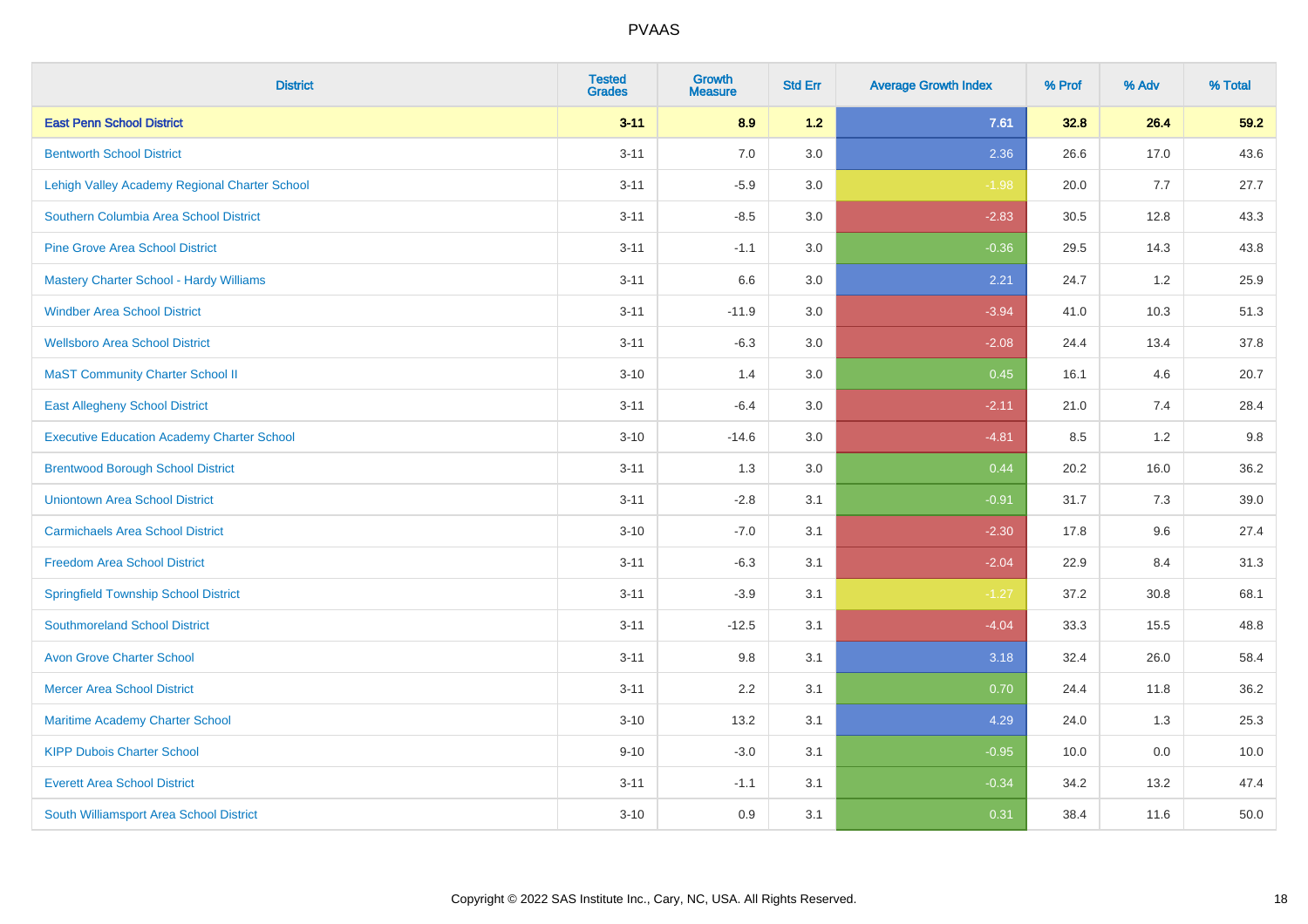| <b>District</b>                                 | <b>Tested</b><br><b>Grades</b> | <b>Growth</b><br><b>Measure</b> | <b>Std Err</b> | <b>Average Growth Index</b> | % Prof | % Adv | % Total |
|-------------------------------------------------|--------------------------------|---------------------------------|----------------|-----------------------------|--------|-------|---------|
| <b>East Penn School District</b>                | $3 - 11$                       | 8.9                             | 1.2            | 7.61                        | 32.8   | 26.4  | 59.2    |
| <b>Redbank Valley School District</b>           | $3 - 11$                       | $-7.5$                          | 3.1            | $-2.41$                     | 12.4   | 10.6  | 23.1    |
| <b>Cranberry Area School District</b>           | $3 - 12$                       | $-0.9$                          | 3.1            | $-0.29$                     | 25.5   | 9.7   | 35.2    |
| <b>Fort Cherry School District</b>              | $3 - 10$                       | $-0.7$                          | 3.1            | $-0.21$                     | 30.6   | 14.1  | 44.7    |
| <b>Laurel School District</b>                   | $3 - 11$                       | 13.0                            | 3.1            | 4.19                        | 30.3   | 15.7  | 46.1    |
| <b>Brookville Area School District</b>          | $3 - 11$                       | 6.8                             | 3.1            | 2.19                        | 46.1   | 14.6  | 60.7    |
| <b>Old Forge School District</b>                | $3 - 12$                       | $-11.3$                         | 3.1            | $-3.62$                     | 28.6   | 13.2  | 41.8    |
| <b>Ellwood City Area School District</b>        | $3 - 11$                       | $-12.5$                         | 3.1            | $-4.00$                     | 26.7   | 8.7   | 35.4    |
| Renaissance Academy Charter School              | $3 - 11$                       | $-5.6$                          | 3.1            | $-1.79$                     | 28.4   | 18.5  | 46.9    |
| <b>Pequea Valley School District</b>            | $3 - 11$                       | 18.0                            | 3.1            | 5.74                        | 29.2   | 37.5  | 66.7    |
| South Allegheny School District                 | $3 - 11$                       | $-0.9$                          | 3.1            | $-0.30$                     | 23.8   | 2.5   | 26.2    |
| <b>Ligonier Valley School District</b>          | $3 - 11$                       | $-10.8$                         | 3.1            | $-3.43$                     | 34.1   | 5.8   | 39.9    |
| Jefferson County-Dubois AVTS                    | $9 - 11$                       | $-11.7$                         | 3.1            | $-3.72$                     | 17.6   | 2.8   | 20.4    |
| <b>Mahanoy Area School District</b>             | $3 - 10$                       | $-3.4$                          | 3.1            | $-1.07$                     | 21.4   | 8.6   | 30.0    |
| South Side Area School District                 | $3 - 11$                       | $-0.6$                          | 3.1            | $-0.19$                     | 24.0   | 28.0  | 52.0    |
| <b>Carlynton School District</b>                | $3 - 11$                       | $-2.0$                          | 3.2            | $-0.62$                     | 27.9   | 5.2   | 33.1    |
| <b>Montgomery Area School District</b>          | $3 - 11$                       | $-5.8$                          | 3.2            | $-1.83$                     | 25.0   | 11.5  | 36.5    |
| <b>Central Fulton School District</b>           | $3 - 11$                       | $-13.3$                         | 3.2            | $-4.20$                     | 18.1   | 9.7   | 27.8    |
| <b>Carbondale Area School District</b>          | $3 - 10$                       | $-2.8$                          | 3.2            | $-0.87$                     | 27.5   | 2.9   | 30.4    |
| <b>Sayre Area School District</b>               | $3 - 11$                       | 5.8                             | 3.2            | 1.81                        | 30.3   | 21.0  | 51.3    |
| <b>Eastern Lancaster County School District</b> | $3 - 12$                       | 2.9                             | 3.2            | 0.91                        | 35.2   | 36.4  | 71.6    |
| <b>Carbon Career &amp; Technical Institute</b>  | $9 - 11$                       | $-9.3$                          | 3.2            | $-2.92$                     | 19.6   | 2.2   | 21.7    |
| Octorara Area School District                   | $3 - 11$                       | $-7.5$                          | 3.2            | $-2.35$                     | 26.1   | 17.0  | 43.2    |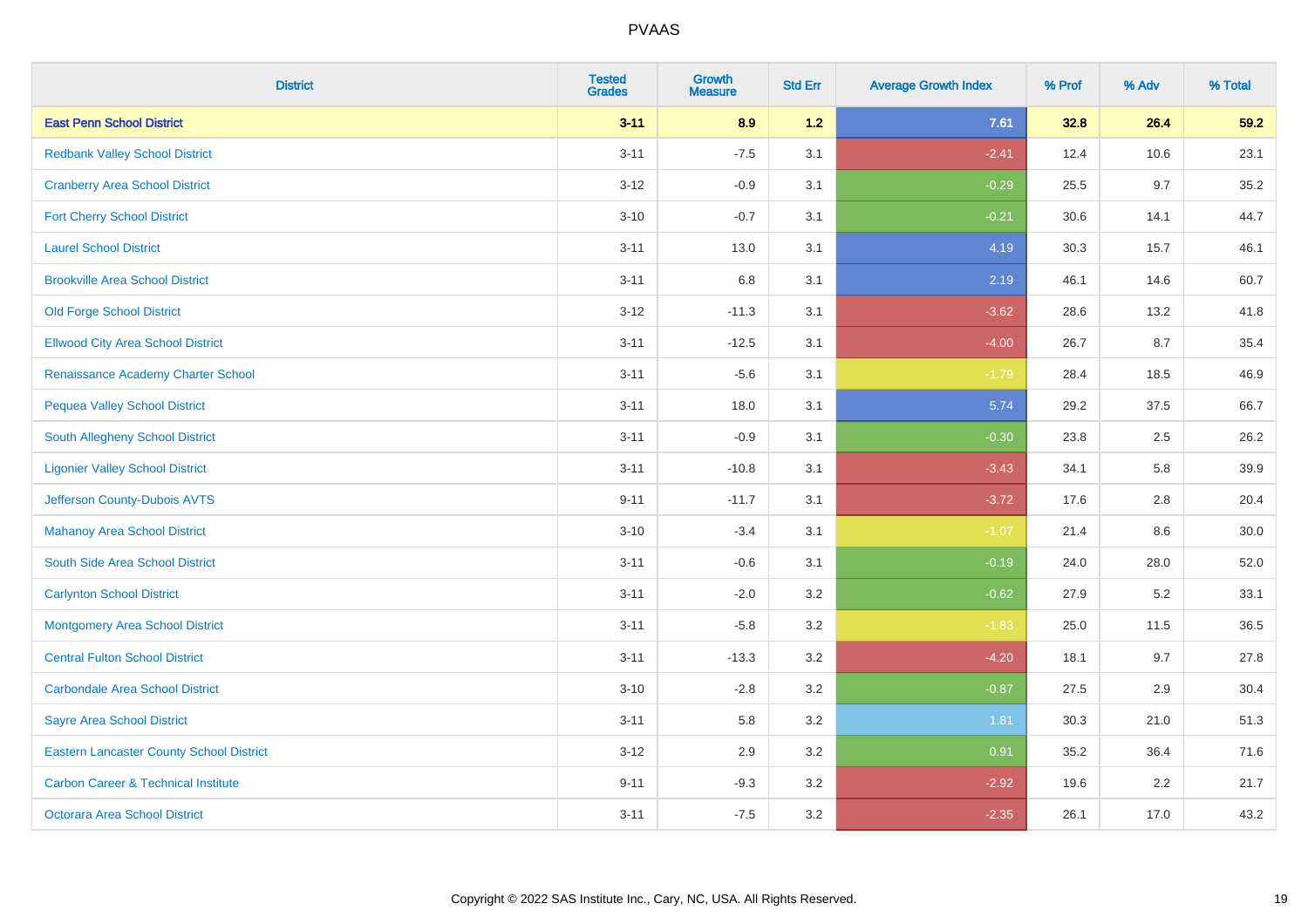| <b>District</b>                                        | <b>Tested</b><br><b>Grades</b> | <b>Growth</b><br><b>Measure</b> | <b>Std Err</b> | <b>Average Growth Index</b> | % Prof | % Adv | % Total |
|--------------------------------------------------------|--------------------------------|---------------------------------|----------------|-----------------------------|--------|-------|---------|
| <b>East Penn School District</b>                       | $3 - 11$                       | 8.9                             | $1.2$          | 7.61                        | 32.8   | 26.4  | 59.2    |
| <b>Wyalusing Area School District</b>                  | $3 - 12$                       | 5.7                             | 3.2            | 1.78                        | 38.6   | 12.9  | 51.4    |
| <b>Steelton-Highspire School District</b>              | $3 - 11$                       | $-5.3$                          | 3.2            | $-1.65$                     | 13.9   | 0.0   | 13.9    |
| <b>Shenango Area School District</b>                   | $3 - 11$                       | 1.7                             | 3.2            | 0.52                        | 41.4   | 13.8  | 55.3    |
| <b>Troy Area School District</b>                       | $3 - 10$                       | $-4.7$                          | 3.2            | $-1.46$                     | 22.8   | 16.5  | 39.2    |
| Juniata Valley School District                         | $3 - 11$                       | 1.6                             | 3.2            | 0.51                        | 23.1   | 9.4   | 32.5    |
| <b>New Brighton Area School District</b>               | $3 - 11$                       | $-2.1$                          | 3.2            | $-0.65$                     | 31.5   | 11.1  | 42.6    |
| New Kensington-Arnold School District                  | $3 - 11$                       | $-5.8$                          | 3.2            | $-1.80$                     | 10.8   | 1.2   | 12.0    |
| <b>Northwestern School District</b>                    | $3 - 11$                       | $-14.6$                         | 3.2            | $-4.51$                     | 32.5   | 13.7  | 46.2    |
| <b>Burgettstown Area School District</b>               | $3 - 11$                       | $-11.2$                         | 3.2            | $-3.46$                     | 16.0   | 2.7   | 18.7    |
| <b>Panther Valley School District</b>                  | $3 - 12$                       | $-13.3$                         | 3.2            | $-4.10$                     | 31.5   | 4.1   | 35.6    |
| Meyersdale Area School District                        | $3 - 11$                       | $-16.1$                         | 3.3            | $-4.94$                     | 20.3   | 5.8   | 26.1    |
| <b>Muncy School District</b>                           | $3 - 11$                       | 6.9                             | 3.3            | 2.12                        | 37.6   | 18.8  | 56.4    |
| <b>Newport School District</b>                         | $3 - 12$                       | 3.8                             | 3.3            | 1.17                        | 38.8   | 10.4  | 49.2    |
| <b>West Branch Area School District</b>                | $3 - 11$                       | 17.0                            | 3.3            | 5.20                        | 47.1   | 19.1  | 66.2    |
| Northern Bedford County School District                | $3 - 11$                       | $-2.3$                          | 3.3            | $-0.69$                     | 26.2   | 16.9  | 43.1    |
| Lackawanna Trail School District                       | $3 - 10$                       | $-11.0$                         | 3.3            | $-3.35$                     | 13.1   | 18.0  | 31.2    |
| Northwest Area School District                         | $3 - 10$                       | $-3.2$                          | 3.3            | $-0.97$                     | 30.4   | 13.0  | 43.5    |
| <b>Westinghouse Arts Academy Charter School</b>        | $9 - 10$                       | $-6.0$                          | 3.3            | $-1.81$                     | 20.2   | 8.9   | 29.1    |
| Propel Charter School - Braddock Hills                 | $3 - 11$                       | $-2.1$                          | 3.3            | $-0.63$                     | 4.8    | 3.2   | 8.1     |
| Wilmington Area School District                        | $3 - 11$                       | 11.1                            | 3.3            | 3.37                        | 29.8   | 26.2  | 56.0    |
| <b>North Star School District</b>                      | $3 - 11$                       | 1.1                             | 3.3            | 0.34                        | 26.2   | 20.0  | 46.2    |
| <b>Chester Charter Scholars Academy Charter School</b> | $3 - 12$                       | $-6.2$                          | 3.3            | $-1.88$                     | 2.2    | 0.0   | 2.2     |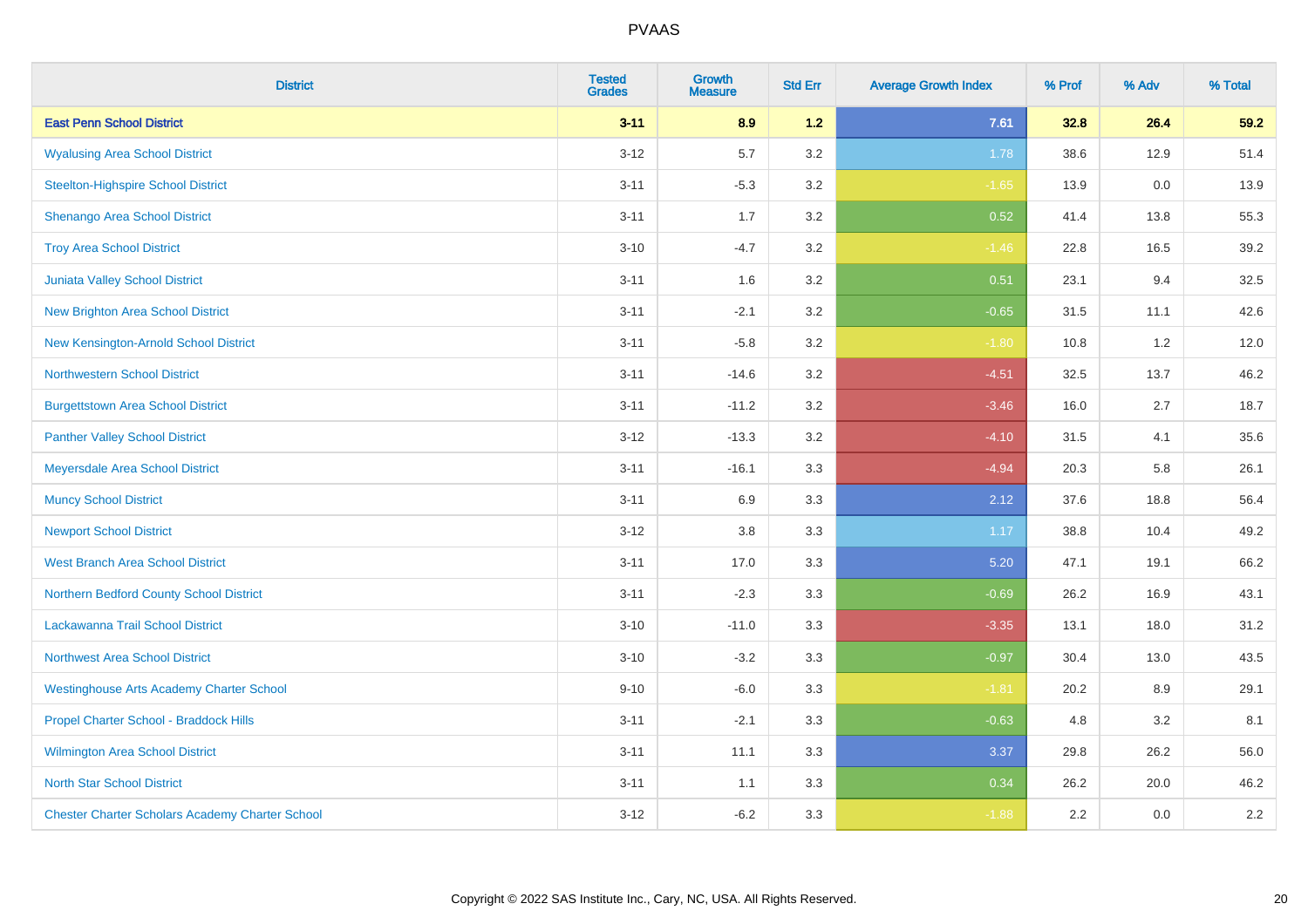| <b>District</b>                               | <b>Tested</b><br><b>Grades</b> | <b>Growth</b><br><b>Measure</b> | <b>Std Err</b> | <b>Average Growth Index</b> | % Prof | % Adv | % Total |
|-----------------------------------------------|--------------------------------|---------------------------------|----------------|-----------------------------|--------|-------|---------|
| <b>East Penn School District</b>              | $3 - 11$                       | 8.9                             | 1.2            | 7.61                        | 32.8   | 26.4  | 59.2    |
| <b>Burrell School District</b>                | $3 - 11$                       | $-1.5$                          | 3.3            | $-0.44$                     | 27.8   | 17.7  | 45.6    |
| <b>Tacony Academy Charter School</b>          | $3 - 11$                       | $-12.9$                         | 3.3            | $-3.90$                     | 8.6    | 1.4   | 10.0    |
| <b>Tussey Mountain School District</b>        | $3 - 12$                       | $-13.0$                         | 3.3            | $-3.93$                     | 11.1   | 3.2   | 14.3    |
| <b>Portage Area School District</b>           | $3 - 10$                       | $-0.5$                          | 3.3            | $-0.14$                     | 27.0   | 20.6  | 47.6    |
| <b>Purchase Line School District</b>          | $3 - 12$                       | 4.3                             | 3.3            | 1.30                        | 32.3   | 9.0   | 41.4    |
| <b>United School District</b>                 | $3 - 11$                       | 6.3                             | 3.3            | 1.89                        | 38.8   | 16.3  | 55.0    |
| <b>Union City Area School District</b>        | $3 - 12$                       | $-8.7$                          | 3.3            | $-2.59$                     | 29.7   | 10.9  | 40.6    |
| <b>Steel Valley School District</b>           | $3 - 11$                       | 11.1                            | 3.3            | 3.33                        | 34.8   | 10.1  | 44.9    |
| Pennsylvania Virtual Charter School           | $3 - 11$                       | 4.4                             | 3.4            | 1.31                        | 29.8   | 21.2  | 51.0    |
| Jeannette City School District                | $3 - 11$                       | $-0.7$                          | 3.4            | $-0.20$                     | 26.8   | 4.1   | 30.9    |
| <b>Northern Cambria School District</b>       | $3 - 11$                       | $-0.3$                          | 3.4            | $-0.09$                     | 26.5   | 1.2   | 27.7    |
| <b>Mountain View School District</b>          | $3 - 11$                       | 24.2                            | 3.4            | 7.20                        | 45.8   | 37.3  | 83.0    |
| Southern Huntingdon County School District    | $3 - 11$                       | $-5.9$                          | 3.4            | $-1.76$                     | 32.8   | 4.9   | 37.7    |
| <b>Minersville Area School District</b>       | $3 - 11$                       | $-2.9$                          | 3.4            | $-0.86$                     | 27.4   | 9.7   | 37.1    |
| Pennsylvania Distance Learning Charter School | $3 - 12$                       | 6.8                             | 3.4            | 1.99                        | 19.8   | 6.2   | 25.9    |
| <b>Multicultural Academy Charter School</b>   | $9 - 11$                       | 6.0                             | 3.4            | 1.77                        | 12.3   | 0.0   | 12.3    |
| Millersburg Area School District              | $3 - 11$                       | $-6.6$                          | 3.4            | $-1.92$                     | 24.1   | 10.3  | 34.5    |
| <b>Belmont Charter School</b>                 | $3 - 10$                       | 2.2                             | 3.4            | 0.64                        | 5.3    | 1.8   | 7.0     |
| <b>Coudersport Area School District</b>       | $3 - 11$                       | 14.8                            | 3.4            | 4.33                        | 34.7   | 28.0  | 62.7    |
| <b>Frazier School District</b>                | $3 - 11$                       | $-18.9$                         | 3.4            | $-5.49$                     | 18.3   | 1.4   | 19.7    |
| <b>Bloomsburg Area School District</b>        | $3 - 10$                       | 4.3                             | 3.4            | 1.26                        | 36.5   | 20.6  | 57.1    |
| <b>Northgate School District</b>              | $3 - 11$                       | $-3.0$                          | 3.4            | $-0.85$                     | 35.6   | 6.8   | 42.4    |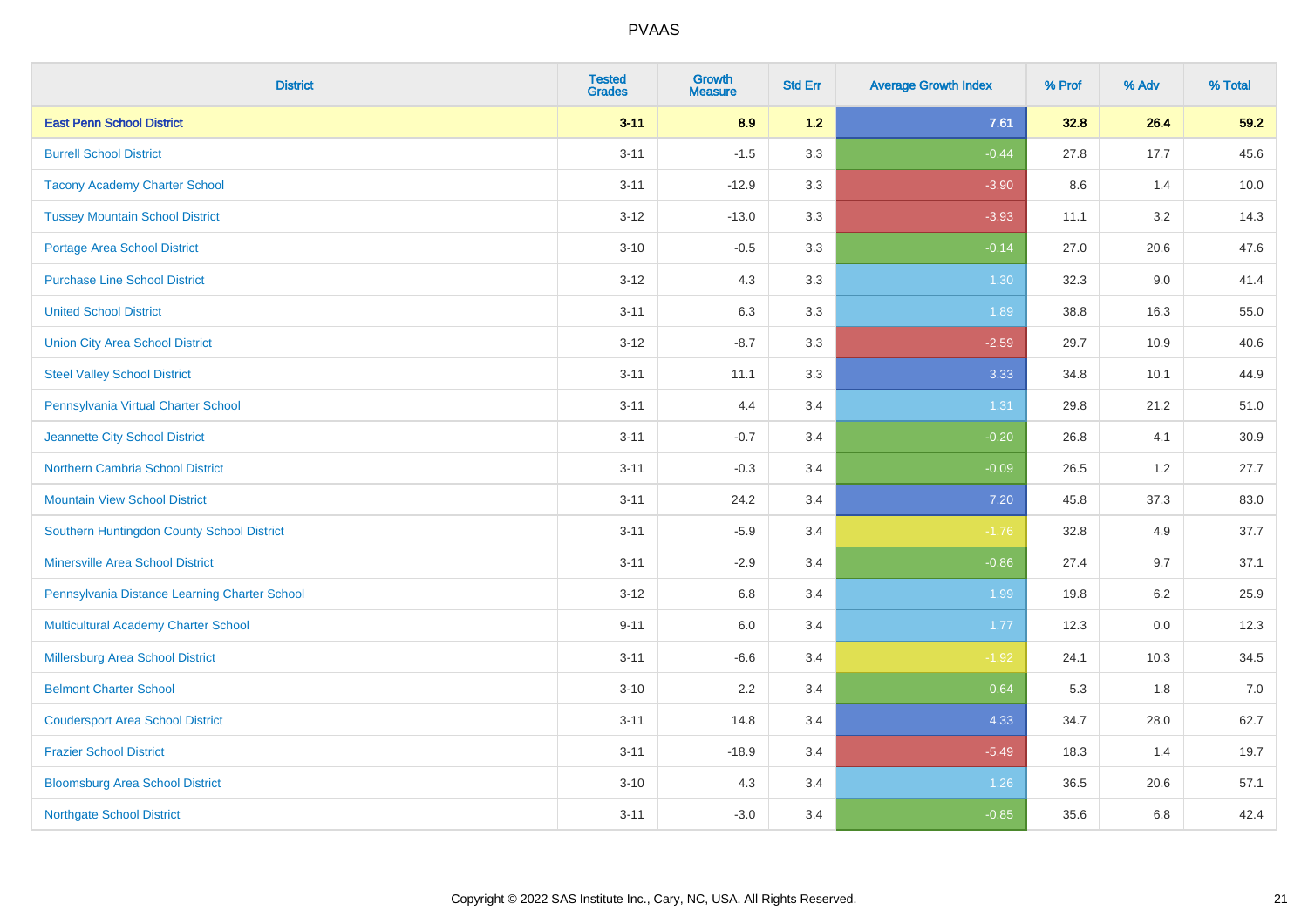| <b>District</b>                                | <b>Tested</b><br><b>Grades</b> | <b>Growth</b><br><b>Measure</b> | <b>Std Err</b> | <b>Average Growth Index</b> | % Prof | % Adv | % Total |
|------------------------------------------------|--------------------------------|---------------------------------|----------------|-----------------------------|--------|-------|---------|
| <b>East Penn School District</b>               | $3 - 11$                       | 8.9                             | 1.2            | 7.61                        | 32.8   | 26.4  | 59.2    |
| <b>Chartiers-Houston School District</b>       | $3 - 10$                       | $-16.5$                         | 3.5            | $-4.79$                     | 26.3   | 6.6   | 32.9    |
| <b>Southeast Delco School District</b>         | $3 - 10$                       | 3.9                             | 3.5            | 1.12                        | 18.6   | 3.4   | 22.0    |
| <b>Homer-Center School District</b>            | $3 - 11$                       | 8.8                             | 3.5            | 2.53                        | 38.0   | 17.7  | 55.8    |
| <b>Reynolds School District</b>                | $3 - 10$                       | $-3.0$                          | 3.5            | $-0.87$                     | 27.3   | 9.1   | 36.4    |
| <b>Sto-Rox School District</b>                 | $3 - 10$                       | $-7.0$                          | 3.5            | $-1.99$                     | 3.2    | 0.0   | $3.2\,$ |
| <b>Otto-Eldred School District</b>             | $3 - 11$                       | $-0.5$                          | 3.5            | $-0.13$                     | 35.8   | 10.5  | 46.3    |
| <b>Conemaugh Township Area School District</b> | $3 - 12$                       | 4.8                             | 3.5            | 1.39                        | 30.9   | 27.8  | 58.8    |
| <b>Glendale School District</b>                | $3 - 10$                       | 7.9                             | 3.5            | 2.25                        | 42.6   | 9.3   | 51.8    |
| <b>Lakeview School District</b>                | $3 - 11$                       | $-1.9$                          | 3.5            | $-0.53$                     | 41.5   | 12.3  | 53.8    |
| <b>West Middlesex Area School District</b>     | $3 - 10$                       | $-7.4$                          | 3.5            | $-2.11$                     | 32.0   | 9.6   | 41.6    |
| <b>Brockway Area School District</b>           | $3 - 11$                       | $-0.4$                          | 3.5            | $-0.11$                     | 41.2   | 13.8  | 55.0    |
| <b>Shenandoah Valley School District</b>       | $3 - 11$                       | $-4.5$                          | 3.5            | $-1.29$                     | 14.3   | 0.0   | 14.3    |
| <b>Penns Manor Area School District</b>        | $3 - 12$                       | $-1.9$                          | 3.5            | $-0.55$                     | 24.2   | 3.8   | 28.0    |
| <b>Halifax Area School District</b>            | $3 - 11$                       | 5.8                             | 3.5            | 1.64                        | 32.1   | 18.9  | 50.9    |
| <b>Bethlehem-Center School District</b>        | $3 - 10$                       | 2.1                             | 3.5            | 0.59                        | 32.3   | 4.6   | 36.9    |
| <b>School Lane Charter School</b>              | $3 - 11$                       | 2.6                             | 3.6            | 0.72                        | 23.1   | 18.7  | 41.8    |
| <b>Reach Cyber Charter School</b>              | $3 - 11$                       | 1.4                             | 3.6            | 0.40                        | 32.9   | 15.2  | 48.1    |
| <b>Salisbury Township School District</b>      | $3 - 11$                       | 5.8                             | 3.6            | 1.62                        | 24.4   | 12.6  | 37.0    |
| <b>Fairfield Area School District</b>          | $3 - 11$                       | $-0.5$                          | 3.6            | $-0.13$                     | 43.9   | 6.1   | 50.0    |
| <b>Greenwood School District</b>               | $3 - 11$                       | 11.3                            | 3.6            | 3.14                        | 31.2   | 32.8  | 63.9    |
| <b>Achievement House Charter School</b>        | $7 - 11$                       | $-8.2$                          | 3.6            | $-2.28$                     | 16.7   | 2.8   | 19.4    |
| <b>Aliquippa School District</b>               | $3 - 11$                       | $-20.0$                         | 3.6            | $-5.54$                     | 1.7    | 0.0   | 1.7     |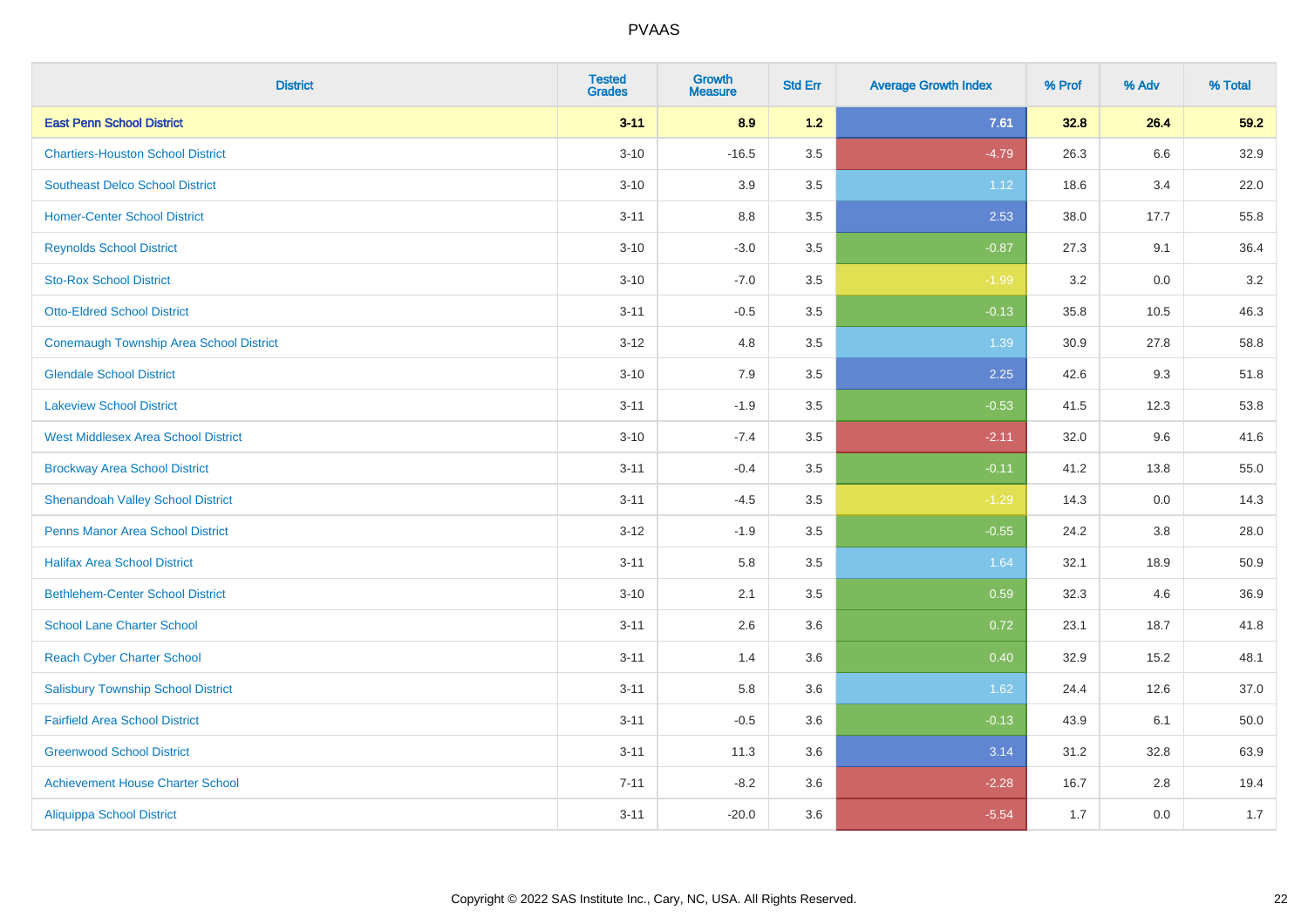| <b>District</b>                                   | <b>Tested</b><br><b>Grades</b> | <b>Growth</b><br><b>Measure</b> | <b>Std Err</b> | <b>Average Growth Index</b> | % Prof | % Adv | % Total |
|---------------------------------------------------|--------------------------------|---------------------------------|----------------|-----------------------------|--------|-------|---------|
| <b>East Penn School District</b>                  | $3 - 11$                       | 8.9                             | $1.2$          | 7.61                        | 32.8   | 26.4  | 59.2    |
| <b>Forest City Regional School District</b>       | $3 - 12$                       | $-1.2$                          | 3.6            | $-0.33$                     | 26.5   | 8.2   | 34.7    |
| <b>Propel Charter School-Montour</b>              | $3 - 10$                       | $-3.4$                          | 3.6            | $-0.93$                     | 7.7    | 0.0   | 7.7     |
| <b>Clarion-Limestone Area School District</b>     | $3 - 12$                       | $-10.0$                         | 3.6            | $-2.76$                     | 28.3   | 20.0  | 48.3    |
| <b>Columbia Borough School District</b>           | $3 - 12$                       | $-1.1$                          | 3.6            | $-0.31$                     | 17.2   | 1.7   | 19.0    |
| <b>Sharpsville Area School District</b>           | $3 - 11$                       | 3.8                             | 3.7            | 1.04                        | 41.1   | 23.2  | 64.3    |
| <b>Lawrence County CTC</b>                        | $10 - 11$                      | $-9.8$                          | 3.7            | $-2.68$                     | 7.3    | 0.0   | 7.3     |
| <b>Sugar Valley Rural Charter School</b>          | $3 - 11$                       | $-3.6$                          | 3.7            | $-0.98$                     | 10.3   | 0.0   | 10.3    |
| <b>Clarion Area School District</b>               | $3 - 11$                       | 3.2                             | 3.7            | 0.88                        | 31.7   | 13.3  | 45.0    |
| <b>Blue Ridge School District</b>                 | $3 - 11$                       | 8.3                             | 3.7            | 2.24                        | 29.6   | 9.3   | 38.9    |
| <b>North Pocono School District</b>               | $3 - 11$                       | 13.1                            | 3.7            | 3.54                        | 31.4   | 33.3  | 64.7    |
| <b>Union School District</b>                      | $3 - 12$                       | 2.5                             | 3.7            | 0.69                        | 17.9   | 10.4  | 28.4    |
| <b>Antietam School District</b>                   | $3 - 10$                       | $-9.5$                          | 3.7            | $-2.57$                     | 20.9   | 1.5   | 22.4    |
| Lincoln Leadership Academy Charter School         | $3 - 12$                       | $-7.4$                          | 3.7            | $-1.99$                     | 6.4    | 2.1   | 8.5     |
| Morrisville Borough School District               | $3 - 11$                       | $-13.1$                         | 3.7            | $-3.52$                     | 4.9    | 1.6   | 6.6     |
| <b>Environmental Charter School At Frick Park</b> | $3-9$                          | $-6.2$                          | 3.7            | $-1.67$                     | 25.9   | 3.4   | 29.3    |
| <b>Northeast Bradford School District</b>         | $3 - 10$                       | $-5.0$                          | 3.7            | $-1.35$                     | 30.6   | 4.8   | 35.5    |
| <b>Clearfield Area School District</b>            | $3 - 10$                       | $-1.3$                          | 3.7            | $-0.34$                     | 43.9   | 24.6  | 68.4    |
| <b>Williams Valley School District</b>            | $3 - 11$                       | 2.6                             | 3.7            | 0.69                        | 17.0   | 5.1   | 22.0    |
| <b>Port Allegany School District</b>              | $3 - 11$                       | 6.5                             | 3.7            | 1.74                        | 26.4   | 11.3  | 37.7    |
| <b>Brownsville Area School District</b>           | $3 - 12$                       | 3.9                             | 3.8            | 1.04                        | 22.0   | 8.5   | 30.5    |
| <b>Union Area School District</b>                 | $3 - 11$                       | $-6.5$                          | 3.8            | $-1.70$                     | 30.6   | 12.2  | 42.9    |
| <b>Susquehanna Community School District</b>      | $3 - 11$                       | $-4.5$                          | 3.8            | $-1.19$                     | 31.9   | 8.8   | 40.7    |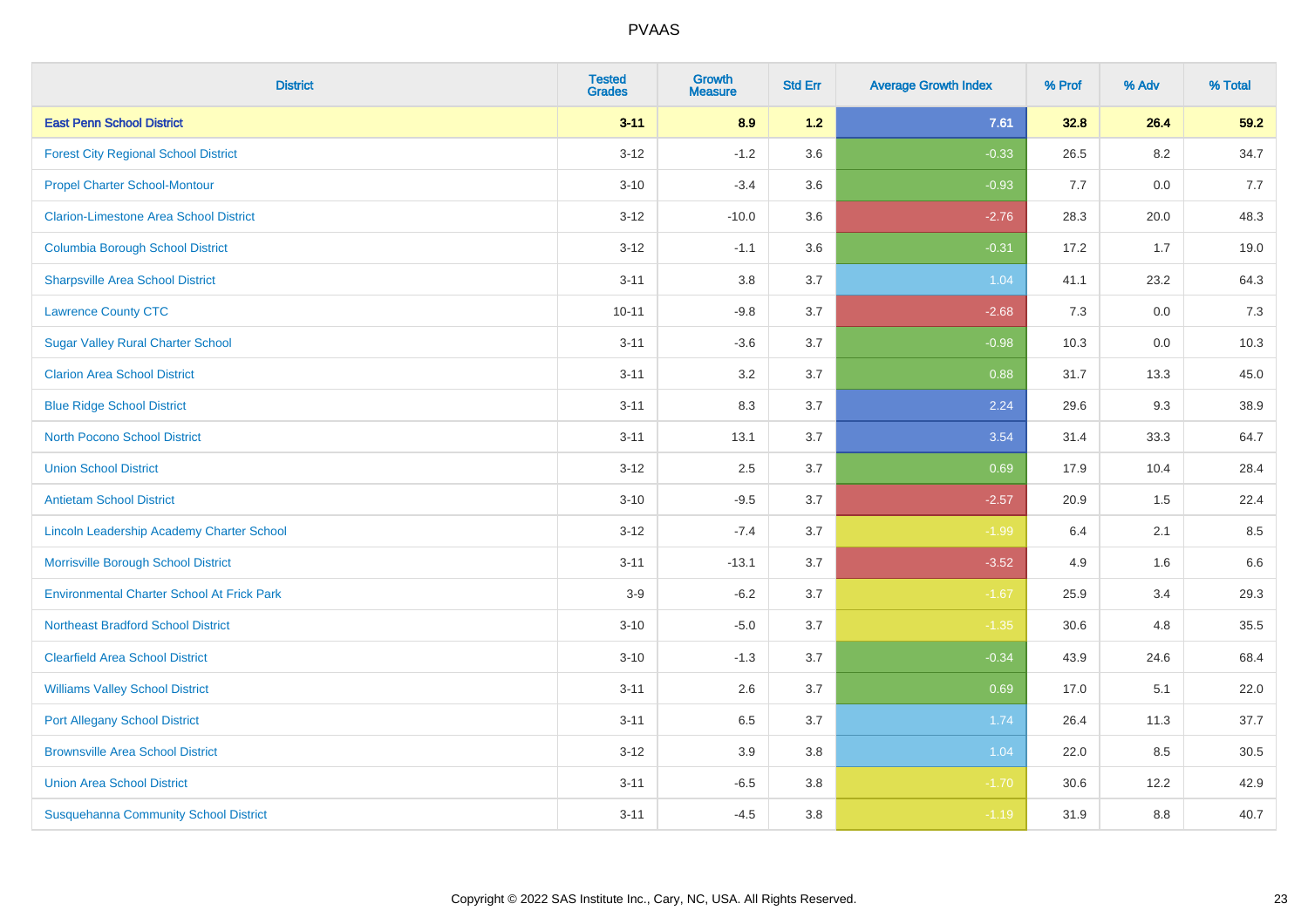| <b>District</b>                                 | <b>Tested</b><br><b>Grades</b> | <b>Growth</b><br><b>Measure</b> | <b>Std Err</b> | <b>Average Growth Index</b> | % Prof | % Adv   | % Total |
|-------------------------------------------------|--------------------------------|---------------------------------|----------------|-----------------------------|--------|---------|---------|
| <b>East Penn School District</b>                | $3 - 11$                       | 8.9                             | 1.2            | 7.61                        | 32.8   | 26.4    | 59.2    |
| <b>Smethport Area School District</b>           | $3 - 12$                       | 5.8                             | 3.8            | 1.52                        | 24.6   | 20.0    | 44.6    |
| Jefferson-Morgan School District                | $3 - 10$                       | $-12.0$                         | 3.9            | $-3.09$                     | 28.6   | 6.1     | 34.7    |
| <b>West Greene School District</b>              | $3 - 11$                       | $-8.1$                          | 3.9            | $-2.08$                     | 31.0   | 11.9    | 42.9    |
| <b>Allegheny Valley School District</b>         | $3 - 11$                       | $-1.9$                          | 3.9            | $-0.48$                     | 31.8   | 11.4    | 43.2    |
| <b>Line Mountain School District</b>            | $3 - 11$                       | 11.7                            | 3.9            | 3.01                        | 40.4   | 42.3    | 82.7    |
| Johnsonburg Area School District                | $3 - 11$                       | 5.0                             | 3.9            | 1.27                        | 35.5   | 11.8    | 47.4    |
| <b>Tri-Valley School District</b>               | $3 - 10$                       | $-2.7$                          | 3.9            | $-0.69$                     | 31.0   | 9.5     | 40.5    |
| <b>West Side CTC</b>                            | $9 - 10$                       | $-32.0$                         | 3.9            | $-8.16$                     | 5.9    | 0.0     | 5.9     |
| <b>Leechburg Area School District</b>           | $3 - 11$                       | 7.0                             | 3.9            | 1.79                        | 37.7   | 4.9     | 42.6    |
| <b>Rochester Area School District</b>           | $3 - 11$                       | $-5.7$                          | 3.9            | $-1.45$                     | 14.9   | 2.1     | 17.0    |
| <b>Propel Charter School-Homestead</b>          | $3 - 11$                       | $-5.0$                          | 3.9            | $-1.27$                     | 7.3    | 0.0     | 7.3     |
| <b>Blacklick Valley School District</b>         | $3 - 11$                       | $-0.9$                          | 3.9            | $-0.23$                     | 7.7    | 7.7     | 15.4    |
| <b>Riverview School District</b>                | $3 - 11$                       | $-13.0$                         | $4.0\,$        | $-3.29$                     | 43.1   | $7.8\,$ | 51.0    |
| <b>Shade-Central City School District</b>       | $3 - 11$                       | $-14.6$                         | 4.0            | $-3.68$                     | 9.6    | 0.0     | 9.6     |
| Southern Fulton School District                 | $3 - 11$                       | $-5.1$                          | 4.0            | $-1.29$                     | 21.7   | 13.0    | 34.8    |
| <b>Berlin Brothersvalley School District</b>    | $3 - 11$                       | 19.6                            | 4.0            | 4.93                        | 28.3   | 41.3    | 69.6    |
| <b>Ridgway Area School District</b>             | $3 - 11$                       | $-6.1$                          | 4.0            | $-1.53$                     | 42.2   | 15.6    | 57.8    |
| <b>Weatherly Area School District</b>           | $3 - 11$                       | $-5.8$                          | $4.0\,$        | $-1.44$                     | 32.1   | 8.9     | 41.1    |
| <b>Benton Area School District</b>              | $3 - 10$                       | 8.1                             | 4.0            | 2.01                        | 35.7   | 28.6    | 64.3    |
| <b>Allegheny-Clarion Valley School District</b> | $3 - 10$                       | 12.3                            | 4.1            | 3.03                        | 33.3   | 19.0    | 52.4    |
| <b>Conemaugh Valley School District</b>         | $3 - 12$                       | $-6.3$                          | 4.1            | $-1.54$                     | 23.7   | 5.1     | 28.8    |
| Jamestown Area School District                  | $3 - 11$                       | $-9.5$                          | 4.1            | $-2.33$                     | 41.5   | 4.9     | 46.3    |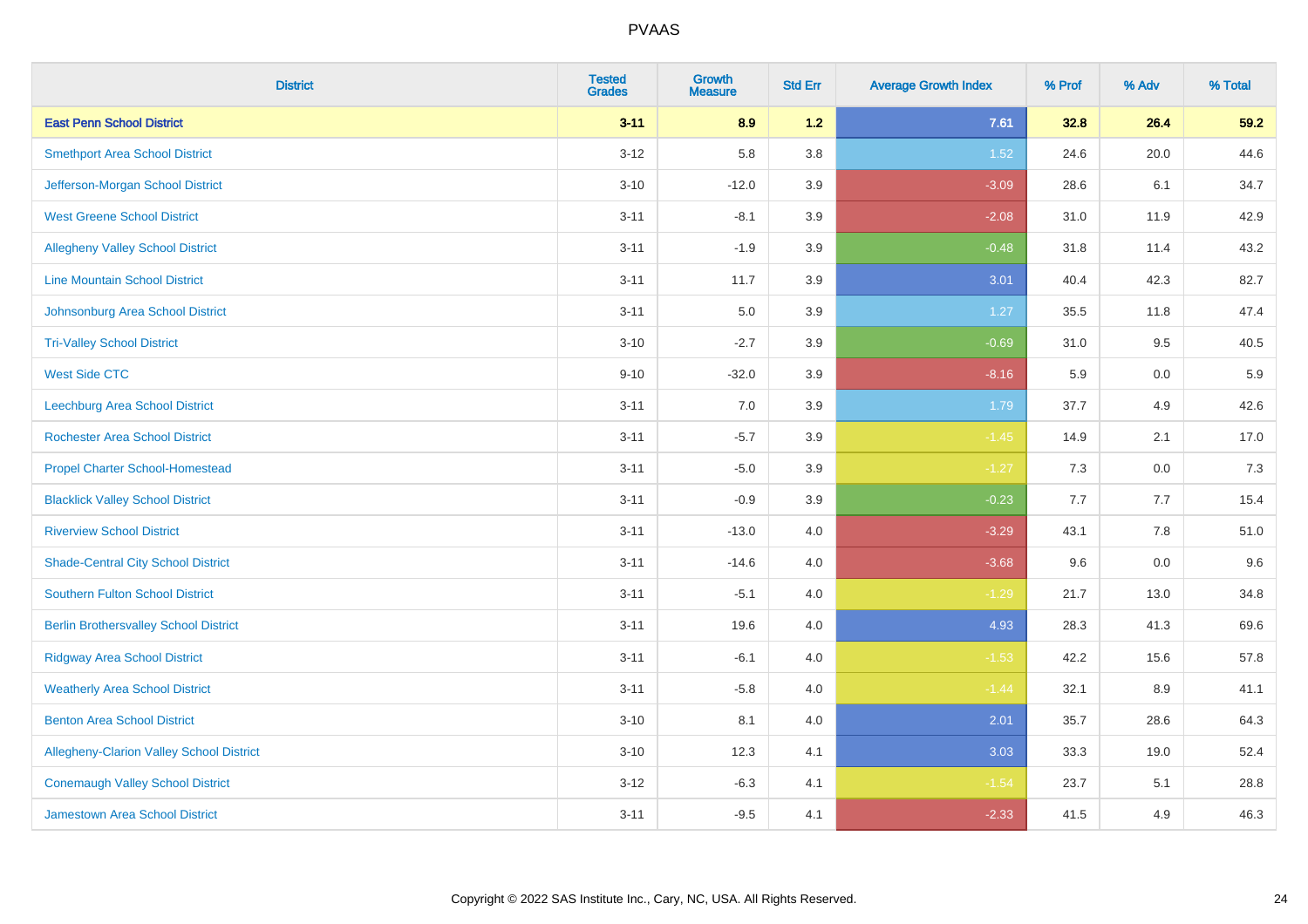| <b>District</b>                                 | <b>Tested</b><br><b>Grades</b> | Growth<br><b>Measure</b> | <b>Std Err</b> | <b>Average Growth Index</b> | % Prof | % Adv | % Total |
|-------------------------------------------------|--------------------------------|--------------------------|----------------|-----------------------------|--------|-------|---------|
| <b>East Penn School District</b>                | $3 - 11$                       | 8.9                      | $1.2$          | 7.61                        | 32.8   | 26.4  | 59.2    |
| <b>Williamsburg Community School District</b>   | $3 - 11$                       | $-16.9$                  | 4.1            | $-4.14$                     | 22.4   | 0.0   | 22.4    |
| <b>Jenkintown School District</b>               | $3 - 11$                       | $-7.9$                   | 4.1            | $-1.92$                     | 34.1   | 27.3  | 61.4    |
| North Clarion County School District            | $3 - 12$                       | 3.4                      | 4.1            | 0.83                        | 45.0   | 18.8  | 63.8    |
| <b>Roberto Clemente Charter School</b>          | $3 - 12$                       | $-3.3$                   | 4.1            | $-0.79$                     | 22.7   | 4.6   | 27.3    |
| <b>Ferndale Area School District</b>            | $3 - 10$                       | $-1.1$                   | 4.1            | $-0.27$                     | 21.0   | 7.9   | 29.0    |
| <b>Chichester School District</b>               | $3 - 11$                       | $-1.8$                   | 4.2            | $-0.44$                     | 40.0   | 14.0  | 54.0    |
| <b>Farrell Area School District</b>             | $3 - 11$                       | $-1.9$                   | 4.2            | $-0.44$                     | 9.3    | 11.6  | 20.9    |
| <b>Western Beaver County School District</b>    | $3 - 11$                       | $-9.3$                   | 4.2            | $-2.20$                     | 45.1   | 3.9   | 49.0    |
| <b>Mastery Charter School - Pickett Campus</b>  | $6 - 10$                       | 2.7                      | 4.2            | 0.65                        | 20.6   | 0.0   | 20.6    |
| Dr Robert Ketterer Charter School Inc           | $6 - 12$                       | 7.1                      | 4.3            | 1.66                        | 7.3    | 1.7   | 9.0     |
| <b>Sullivan County School District</b>          | $3 - 10$                       | 2.5                      | 4.3            | 0.58                        | 43.6   | 7.7   | 51.3    |
| <b>Tidioute Community Charter School</b>        | $3 - 11$                       | 0.8                      | 4.4            | 0.19                        | 18.1   | 6.9   | 25.0    |
| <b>Millville Area School District</b>           | $3 - 12$                       | $-5.6$                   | 4.4            | $-1.26$                     | 31.4   | 11.4  | 42.9    |
| <b>Southeastern Greene School District</b>      | $3 - 10$                       | $-2.3$                   | 4.4            | $-0.53$                     | 29.0   | 9.7   | 38.7    |
| <b>Cameron County School District</b>           | $3 - 12$                       | $-5.0$                   | 4.4            | $-1.12$                     | 34.9   | 4.8   | 39.7    |
| <b>York Academy Regional Charter School</b>     | $3 - 11$                       | $-2.3$                   | 4.4            | $-0.52$                     | 23.5   | 2.0   | 25.5    |
| California Area School District                 | $3 - 10$                       | $-13.7$                  | 4.5            | $-3.06$                     | 41.7   | 16.7  | 58.3    |
| <b>Commodore Perry School District</b>          | $3 - 11$                       | $-10.4$                  | 4.5            | $-2.30$                     | 29.4   | 5.9   | 35.3    |
| Capital Area School for the Arts Charter School | $9 - 11$                       | 14.2                     | 4.5            | 3.13                        | 27.5   | 30.0  | 57.5    |
| <b>Mastery Charter School - Gratz Campus</b>    | $7 - 10$                       | $-9.5$                   | 4.6            | $-2.09$                     | 0.0    | 3.4   | 3.4     |
| <b>Cornell School District</b>                  | $3 - 11$                       | $-5.5$                   | 4.6            | $-1.20$                     | 11.3   | 3.2   | 14.5    |
| <b>Moshannon Valley School District</b>         | $3 - 10$                       | $-5.1$                   | 4.6            | $-1.12$                     | 25.0   | 12.5  | 37.5    |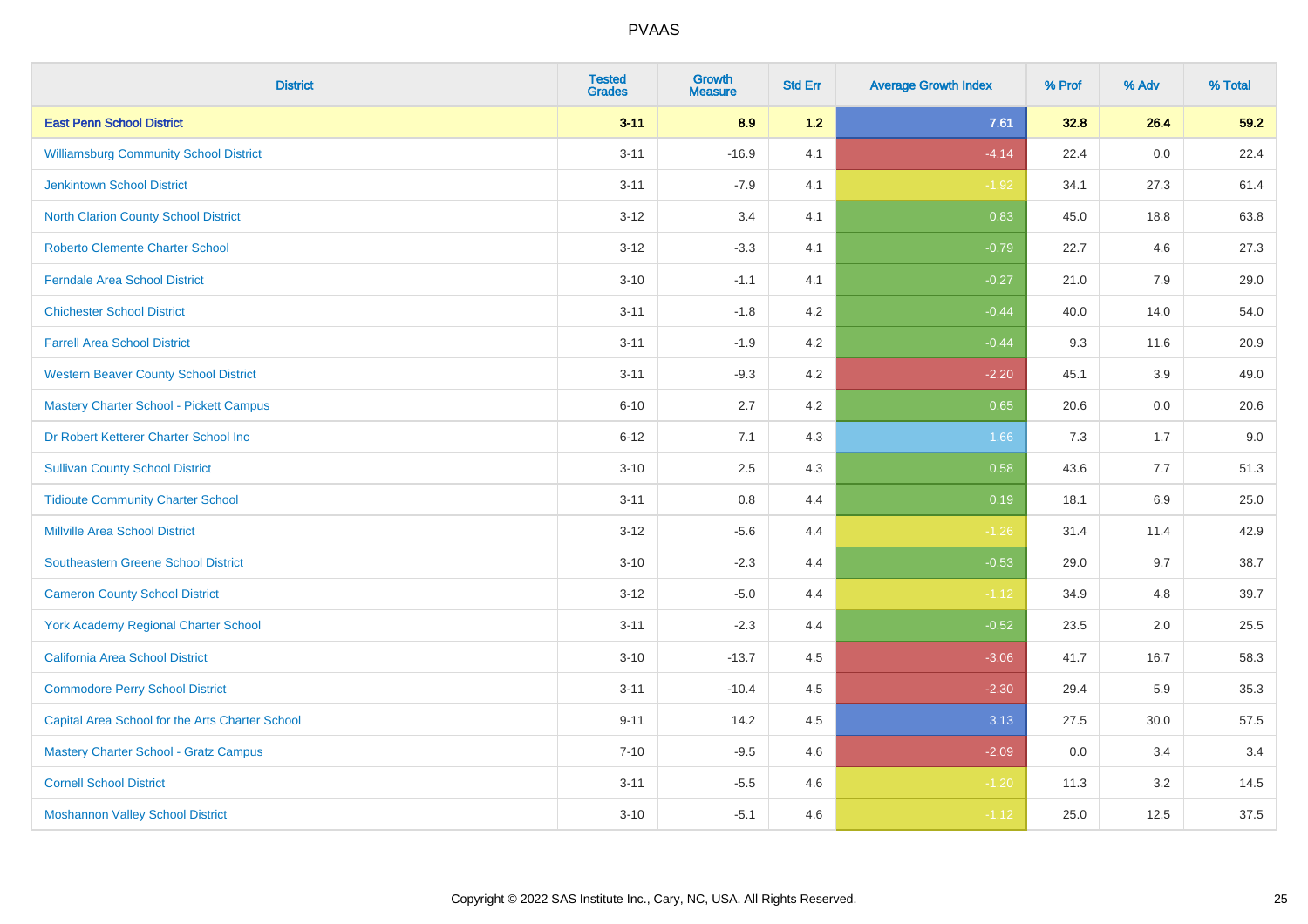| <b>District</b>                                 | <b>Tested</b><br><b>Grades</b> | <b>Growth</b><br><b>Measure</b> | <b>Std Err</b> | <b>Average Growth Index</b> | % Prof  | % Adv   | % Total |
|-------------------------------------------------|--------------------------------|---------------------------------|----------------|-----------------------------|---------|---------|---------|
| <b>East Penn School District</b>                | $3 - 11$                       | 8.9                             | 1.2            | 7.61                        | 32.8    | 26.4    | 59.2    |
| <b>Northern Potter School District</b>          | $3 - 12$                       | 6.8                             | 4.6            | 1.48                        | 30.6    | 11.1    | 41.7    |
| <b>Avella Area School District</b>              | $3 - 12$                       | 1.6                             | 4.7            | 0.34                        | 34.8    | 7.2     | 42.0    |
| <b>Hanover Area School District</b>             | $3 - 11$                       | $-14.7$                         | 4.7            | $-3.13$                     | 12.1    | $3.0\,$ | 15.2    |
| <b>Forbes Road School District</b>              | $3 - 11$                       | $-11.5$                         | 4.7            | $-2.43$                     | 23.1    | 10.3    | 33.3    |
| <b>Forest Area School District</b>              | $3 - 11$                       | $-1.8$                          | 4.7            | $-0.37$                     | 18.9    | 15.1    | 34.0    |
| <b>Evergreen Community Charter School</b>       | $6 - 11$                       | $-1.1$                          | 4.7            | $-0.23$                     | 34.6    | 26.9    | 61.5    |
| <b>Fannett-Metal School District</b>            | $3 - 11$                       | $-22.3$                         | 4.8            | $-4.65$                     | 16.4    | 6.6     | 23.0    |
| <b>Tulpehocken Area School District</b>         | $3 - 12$                       | 1.0                             | 4.9            | 0.20                        | 11.5    | 23.1    | 34.6    |
| <b>Clairton City School District</b>            | $3 - 11$                       | $-1.6$                          | 5.0            | $-0.32$                     | 3.8     | 0.5     | 4.4     |
| <b>Harmony Area School District</b>             | $3 - 10$                       | $-5.7$                          | 5.0            | $-1.13$                     | 33.3    | $0.0\,$ | 33.3    |
| <b>Keystone Education Center Charter School</b> | $3 - 12$                       | $-6.5$                          | 5.1            | $-1.28$                     | 0.0     | 0.0     | 0.0     |
| <b>Upper Dauphin Area School District</b>       | $3 - 11$                       | 16.5                            | 5.1            | 3.26                        | 37.5    | 26.8    | 64.3    |
| <b>Oswayo Valley School District</b>            | $3 - 12$                       | 9.9                             | 5.1            | 1.93                        | 26.5    | 44.1    | 70.6    |
| <b>Claysburg-Kimmel School District</b>         | $3 - 11$                       | $-1.2$                          | 5.2            | $-0.22$                     | $5.0\,$ | 0.0     | 5.0     |
| <b>Galeton Area School District</b>             | $3 - 11$                       | 5.4                             | 5.4            | 1.01                        | 33.3    | 22.2    | 55.6    |
| <b>Valley Grove School District</b>             | $3 - 10$                       | $-4.0$                          | 5.5            | $-0.72$                     | 68.4    | 15.8    | 84.2    |
| <b>Shanksville-Stonycreek School District</b>   | $3 - 10$                       | $-8.6$                          | 5.5            | $-1.55$                     | 17.6    | 23.5    | 41.2    |
| People For People Charter School                | $3-12$                         | 6.4                             | 5.6            | 1.15                        | 2.4     | $0.0\,$ | 2.4     |
| <b>Monessen City School District</b>            | $3 - 10$                       | $-3.9$                          | 5.6            | $-0.69$                     | 21.0    | 10.5    | 31.6    |
| Urban Pathways 6-12 Charter School              | $6 - 11$                       | $-4.1$                          | 5.7            | $-0.72$                     | 0.0     | 0.0     | 0.0     |
| Mastery Charter School - Thomas Campus          | $3 - 10$                       | 7.9                             | 5.7            | 1.39                        | 12.5    | 0.0     | 12.5    |
| <b>Keystone School District</b>                 | $3 - 11$                       | 7.8                             | 5.7            | 1.37                        | 35.0    | 45.0    | 80.0    |